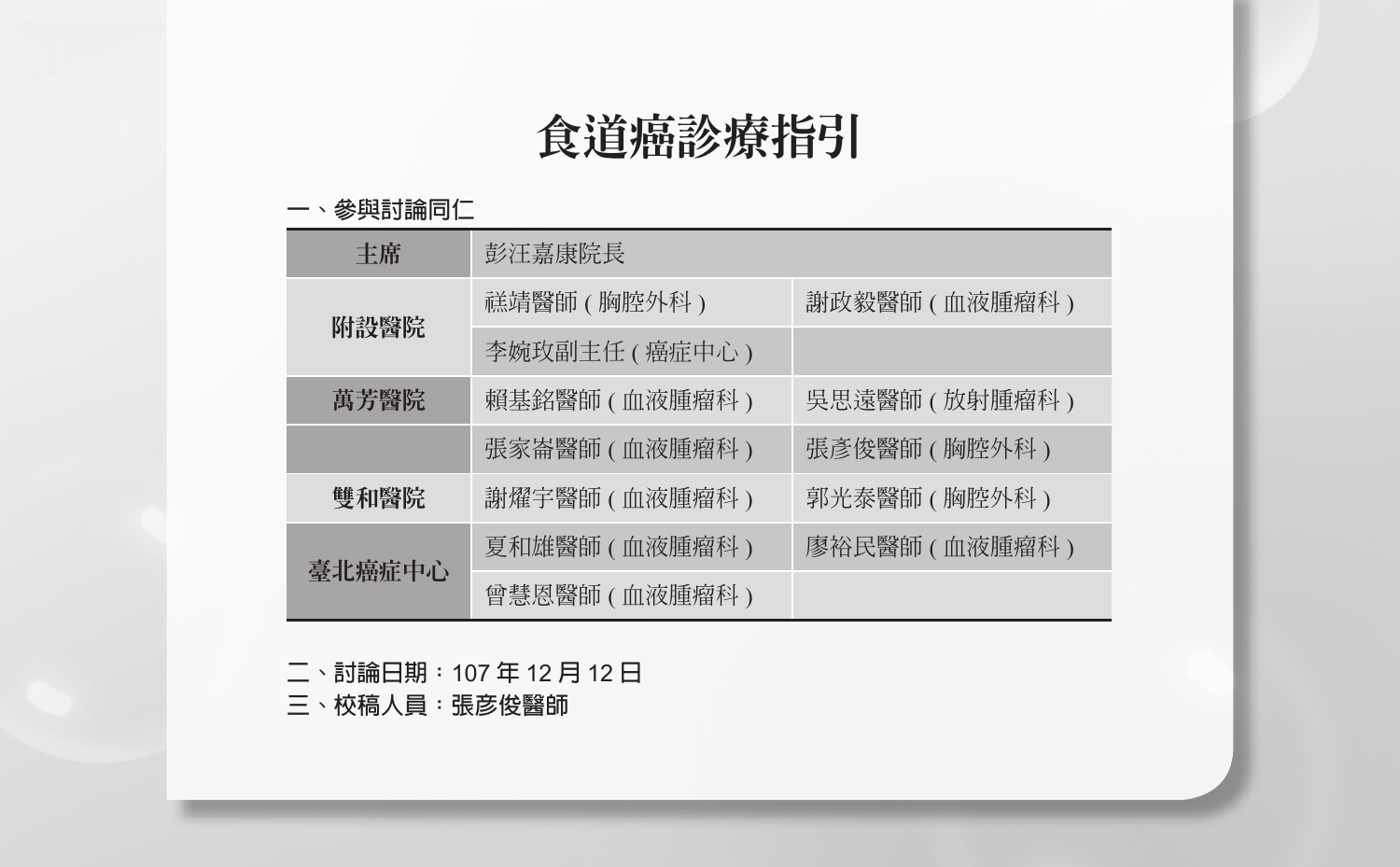

# 106 **年版與上一版差異:**

| 106年版                                                          | 107年修訂版        |  |
|----------------------------------------------------------------|----------------|--|
| 修訂<br>$T1b-3, N0-2$<br>$T4, N0-2$ , T1-4, N3<br>Tany, Nany, M1 | 比照 106年食道癌指引版本 |  |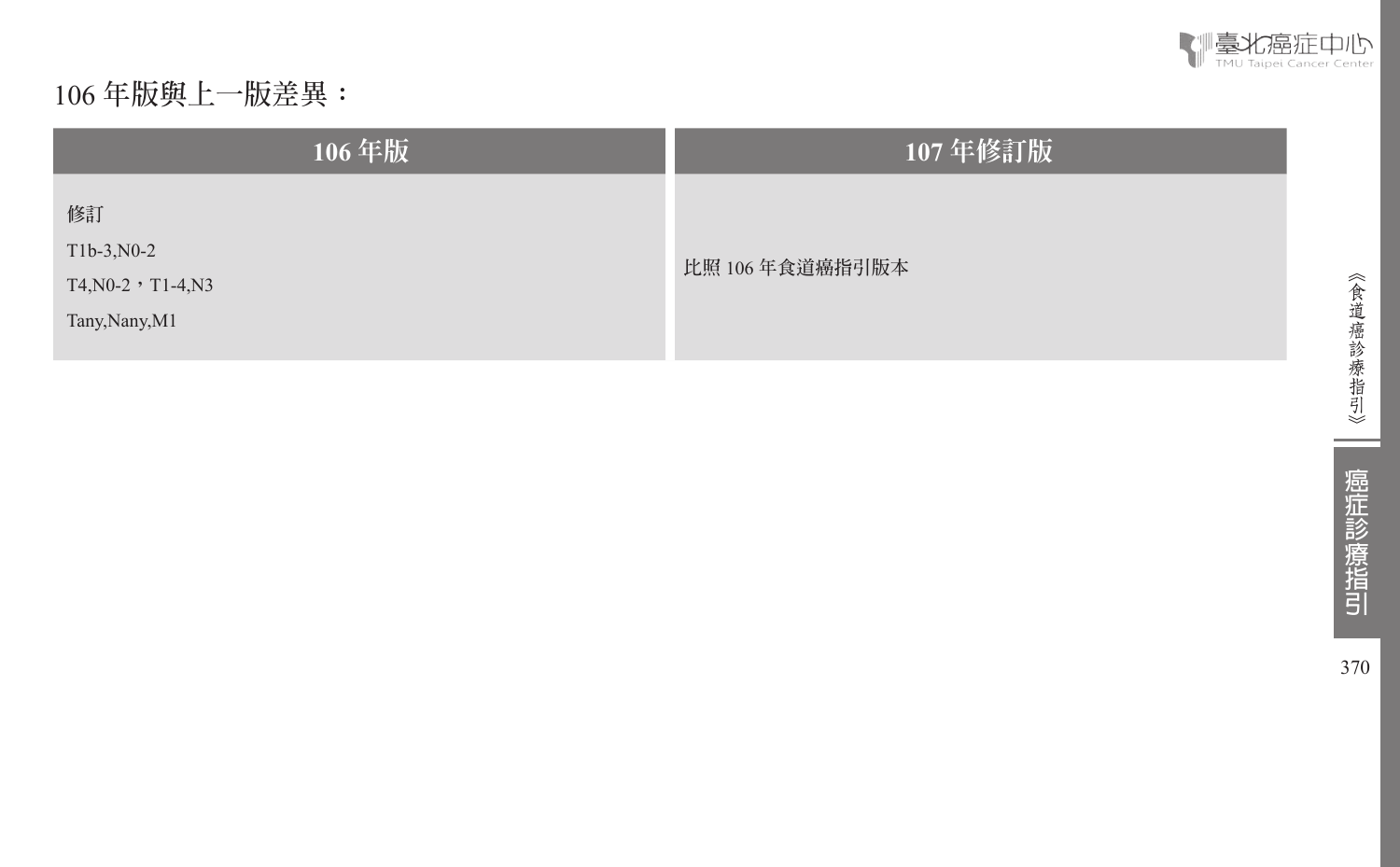《 食道癌診療指引共識 **-1** 》



註:臨床上高復發風險 : 1. Adenocarcinoma; 2. 淋巴結轉移 ; 3. 手術邊緣 <1mm; 4. 血管淋巴侵犯 ; 5. 神經侵犯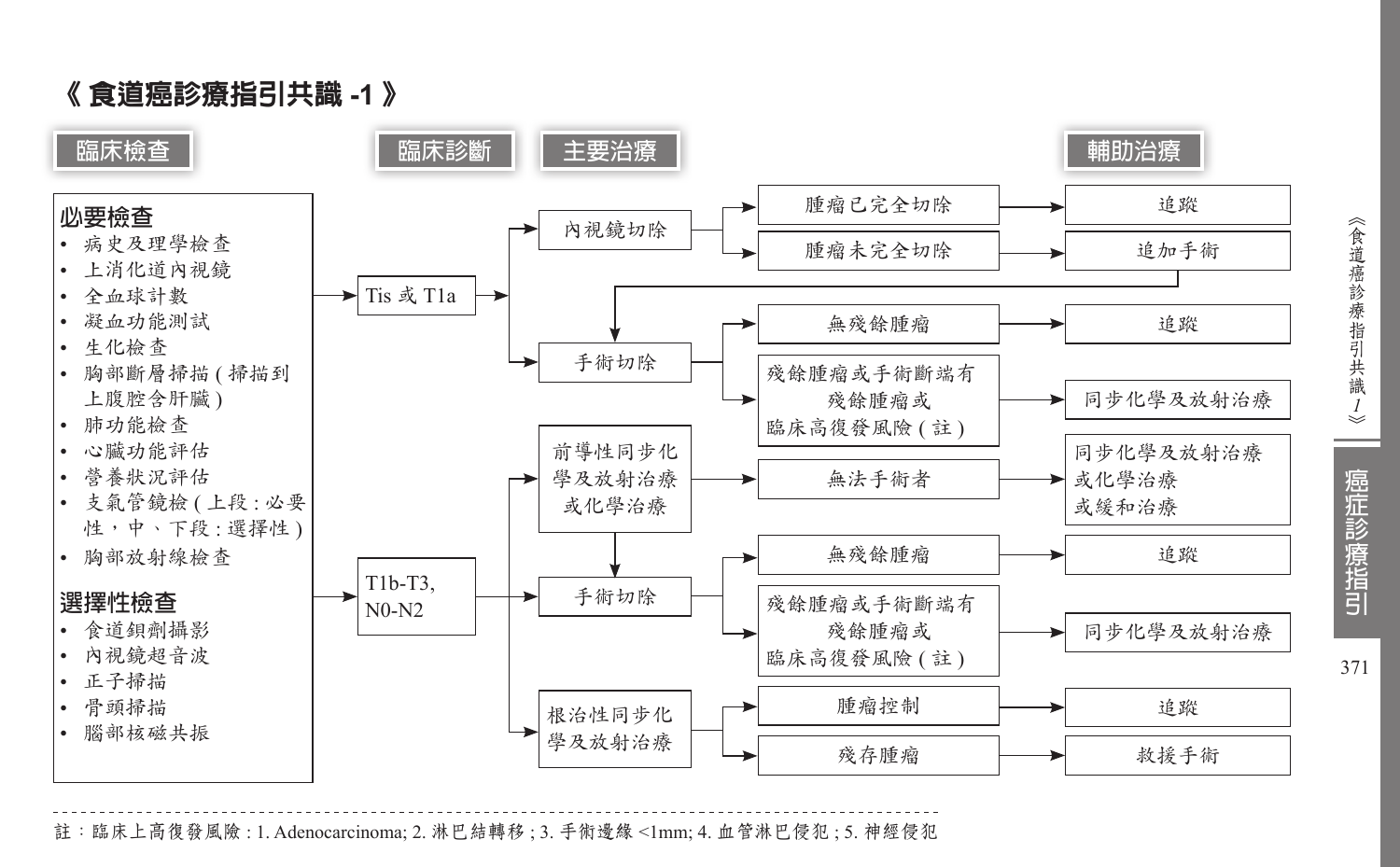《 食道癌診療指引共識 **-2**  》

• 腦部核磁共振



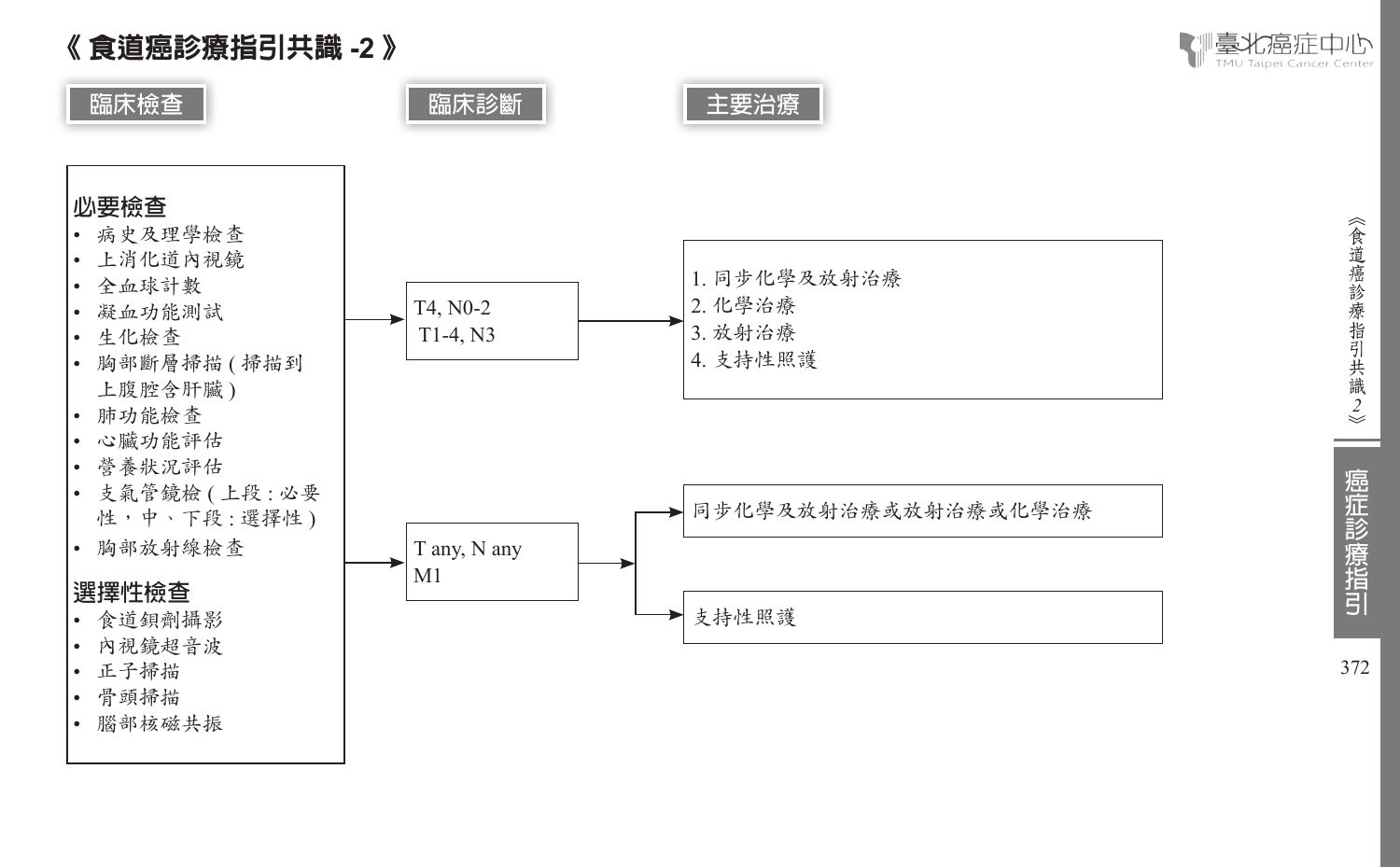# 《 參考文獻 》

- 1. NCCN Clinical Practice Guidelines in Oncology: Esophageal and Esophagogastric Junction Cancers Version 2.2017.
- 2. AJCC Cancer Staging Manual 8th ed. 2017. p185-202. Springer International Publishing , MI:AJCC.
- 3. Ajani JA, Winter K, Komaki R, et al. Phase II randomized trial of two nonoperative regimens of induction chemotherapy followed by chemoradiation in patients with localized carcinoma of the esophagus: RTOG 0113. J Clin Oncol 2008;26:4551-4556.
- 4. Allum WH, Fogarty PJ, Stenning SP, et al. Long term results of the MRC OEO2 randomized trial of surgery with or without preoperative chemotherapy in resectable esophageal cancer. Proc ASCO GI 2008, abstr 9
- 5. Bedenne L, Michel P, Bouché O, et al. Chemoradiation followed by surgery compared with chemoradiation alone in squamous cancer of the esophagus: FFCD 9102. J Clin Oncol. 2007;25:1160-1168.
- 6. Bosset JF, Gignoux M, Triboulet JP, et al. Chemoradiotherapy followed by surgery compared with surgery alone in squamous-cell cancer of the esophagus. N Engl J Med 1997;337:161-167.
- 7. Burmeister BH, Smithers BM, Gebski V, et al. Surgery alone versus chemoradiotherapy followed by surgery for resectable cancer of the oesophagus: a randomised controlled phase III trial.Lancet Oncol 2005;6:659-668
- 8. Cooper JS, Guo MD, Herskovic A, et al. Chemoradiotherapy of locally advanced esophageal cancer: long-term follow-up of a prospective randomized trial (RTOG 85-01). Radiation Therapy Oncology Group. JAMA 1999;281:1623-1627.
- 9. Cunningham D, Allum WH, Stenning SP, et al. Perioperative chemotherapy versus surgery alone for resectable gastroesophageal cancer. N Eng J Med 2006;355:11-20.
- 10. Downey RJ, Akhurst T, Ilson D, et al. Whole body 18FDG-PET and the response of esophageal cancer to induction therapy: results of a prospective trial. J Clin Oncol 2003;21:428-432.
- 11. Gaspar LE, Winter K, Kocha WI, et al. A phase I/II study of external beam radiation, brachytherapy, and concurrent chemotherapy for patients with localized carcinoma of the esophagus (Radiation Therapy Oncology Group Study 9207): final report. Cancer 2000;88:988-995.

癌症診療指引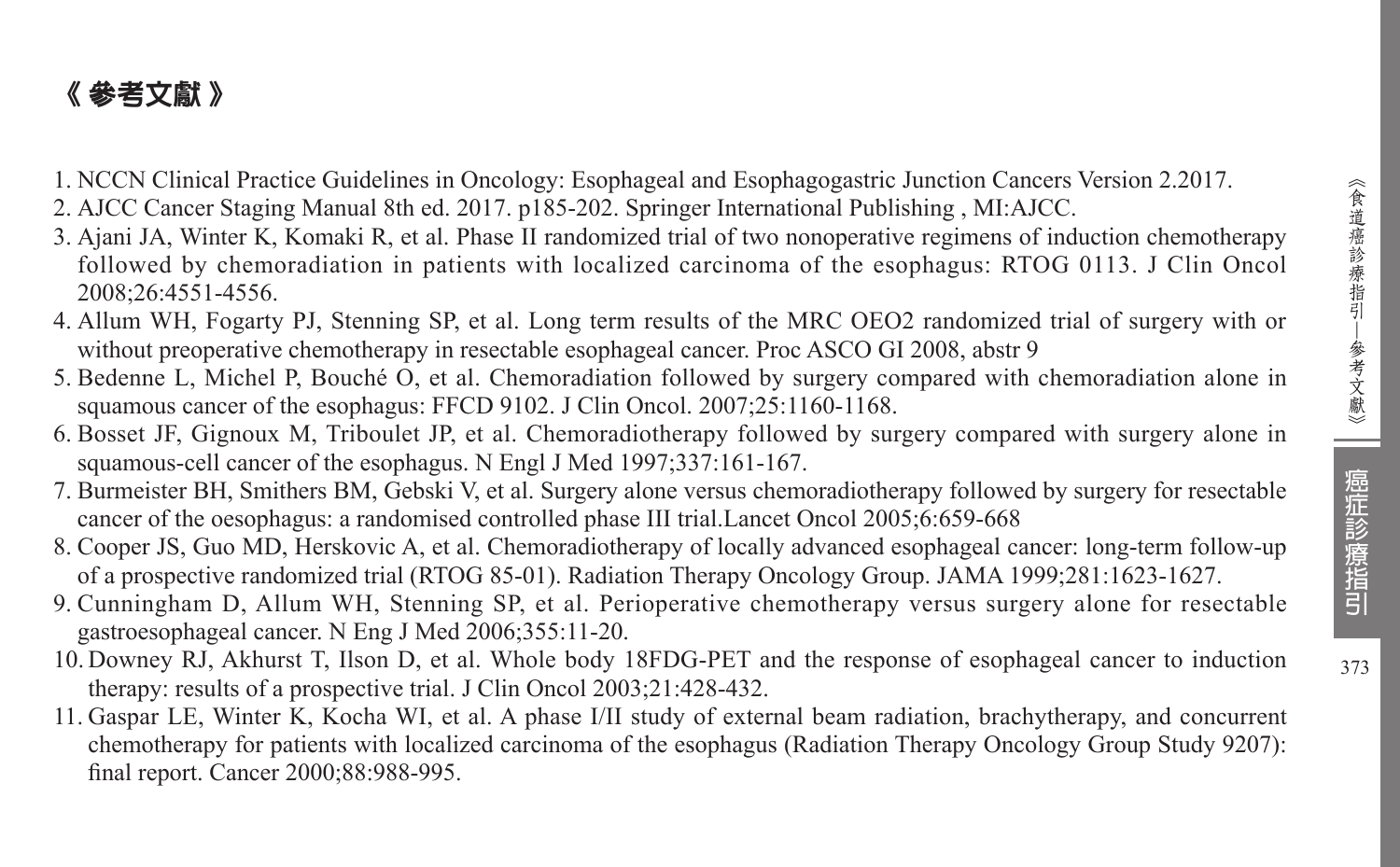

# 《 食道癌抗癌藥物治療指引 》

# **Preoperative Chemoradiation Therapy of Esophageal Cancer PREFERRED REGIMENS**

#### **Paclitaxel + Carboplatin**

| 藥品名         | 劑量 mg/m | 給藥日 | 頻率 | 週期 |  |
|-------------|---------|-----|----|----|--|
| Paclitaxel  | 50      |     | УC |    |  |
| Carboplatin | AUC     |     | ЭW |    |  |

#### **Cisplatin + Fluoropyrimidine**

| 藥品名       | 劑量 mg/m' | 給藥日 | 陌率  | 週期          |  |
|-----------|----------|-----|-----|-------------|--|
| Cisplatin |          |     | 04W | $2(RT) + 2$ |  |
| $5-FU$    | $000*$   |     | O4W | $2(RT) + 2$ |  |

\* Continuous infusion for 24 hours

| 藥品名       | mg/m<br>TILE | 拓丞 | 週期 |  |
|-----------|--------------|----|----|--|
| Cisplatin |              | 3W |    |  |
| $5-FU$    | 800          | 3W |    |  |

\* Continuous infusion for 24 hours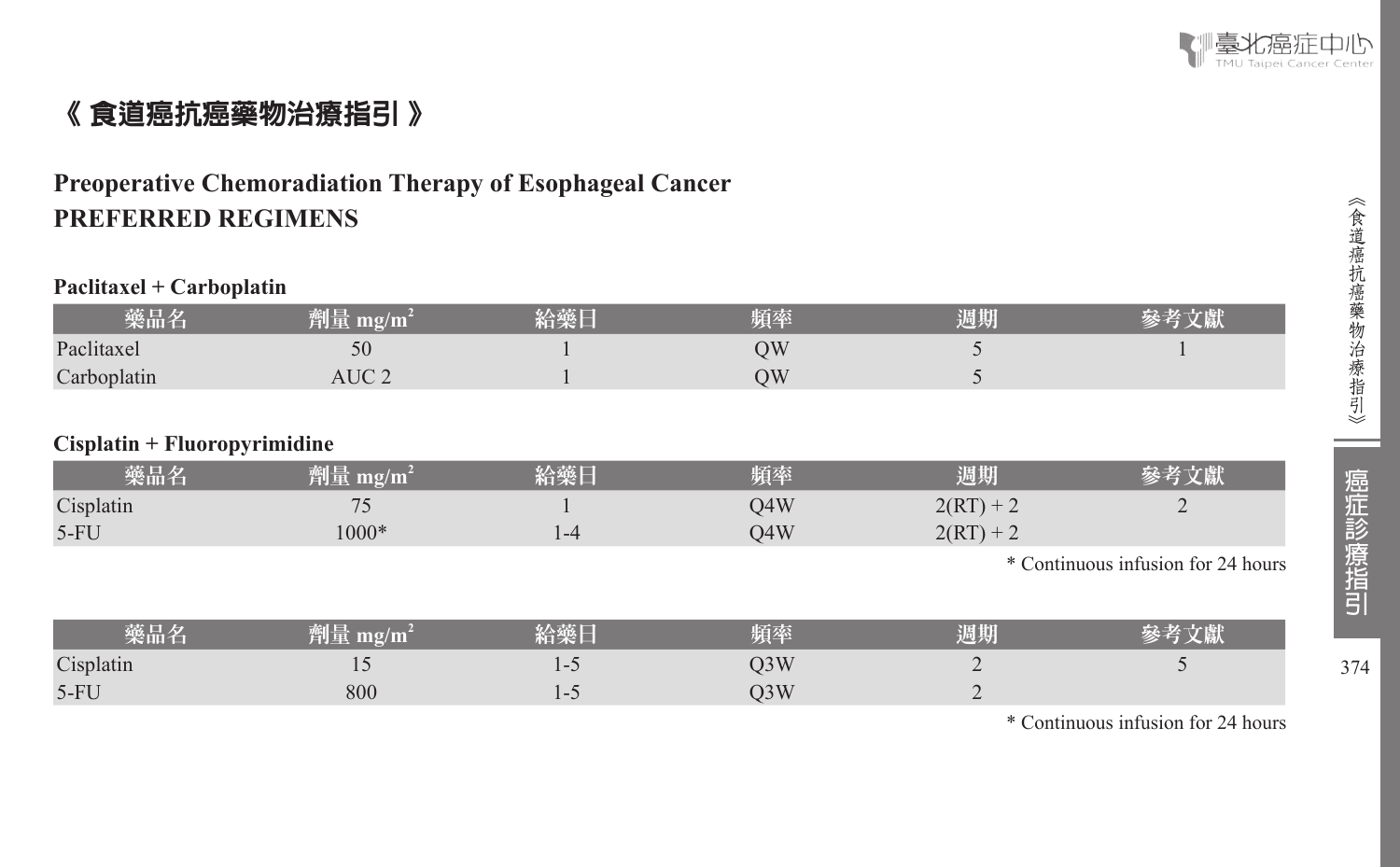| 藥品名                            | 劑量 mg/m <sup>2</sup> | 給藥日        | 頻率   | 週期          | 參考文獻                               |
|--------------------------------|----------------------|------------|------|-------------|------------------------------------|
| Cisplatin                      | 30                   |            | QW   | 5           | 45                                 |
| Capecitabine                   | <b>800 PO BID</b>    | $1 - 5$    | QW   | 5           |                                    |
| Oxaliplatin + Fluoropyrimidine |                      |            |      |             |                                    |
| 藥品名                            | 齊量 mg/ $m^2$         | 給藥日        | 頻率   | 週期          | 參考文獻                               |
| Oxaliplatin                    | 85                   |            | Q2W  | $3(RT) + 3$ | 5                                  |
| Leucovorin                     | 400                  |            | Q2W  | $3(RT) + 3$ |                                    |
| $5-FU$                         | 400                  |            | Q2W  | $3(RT) + 3$ |                                    |
| $5-FU$                         | 800*                 | $1 - 2$    | Q2W  | $3(RT) + 3$ |                                    |
|                                |                      |            |      |             | * Continuous infusion for 24 hours |
| Paclitaxel + Carboplatin       |                      |            |      |             |                                    |
| 藥品名                            | 劑量 mg/m <sup>2</sup> | 給藥日        | 頻率   | 週期          | 參考文獻                               |
| Oxaliplatin                    | 85                   | 1, 15, 29  |      | For 3 doses | 44                                 |
| Capecitabine                   | 625 PO BID           | $1 - 5$    | QW   | 5           |                                    |
|                                |                      |            |      |             |                                    |
|                                |                      |            |      |             |                                    |
| <b>OTHER REGIMENS</b>          |                      |            |      |             |                                    |
| Cisplatin + Fluorouracil       |                      |            |      |             |                                    |
| 藥品名                            | 劑量 $mg/m^2$          | 給藥日        | 頻率   | 週期          | 參考文獻                               |
| Cisplatin                      | 100                  | 1, 29      | Q35D |             | 4                                  |
| $5-Fu$                         | 1000                 | 1-4, 29-32 | Q35D |             |                                    |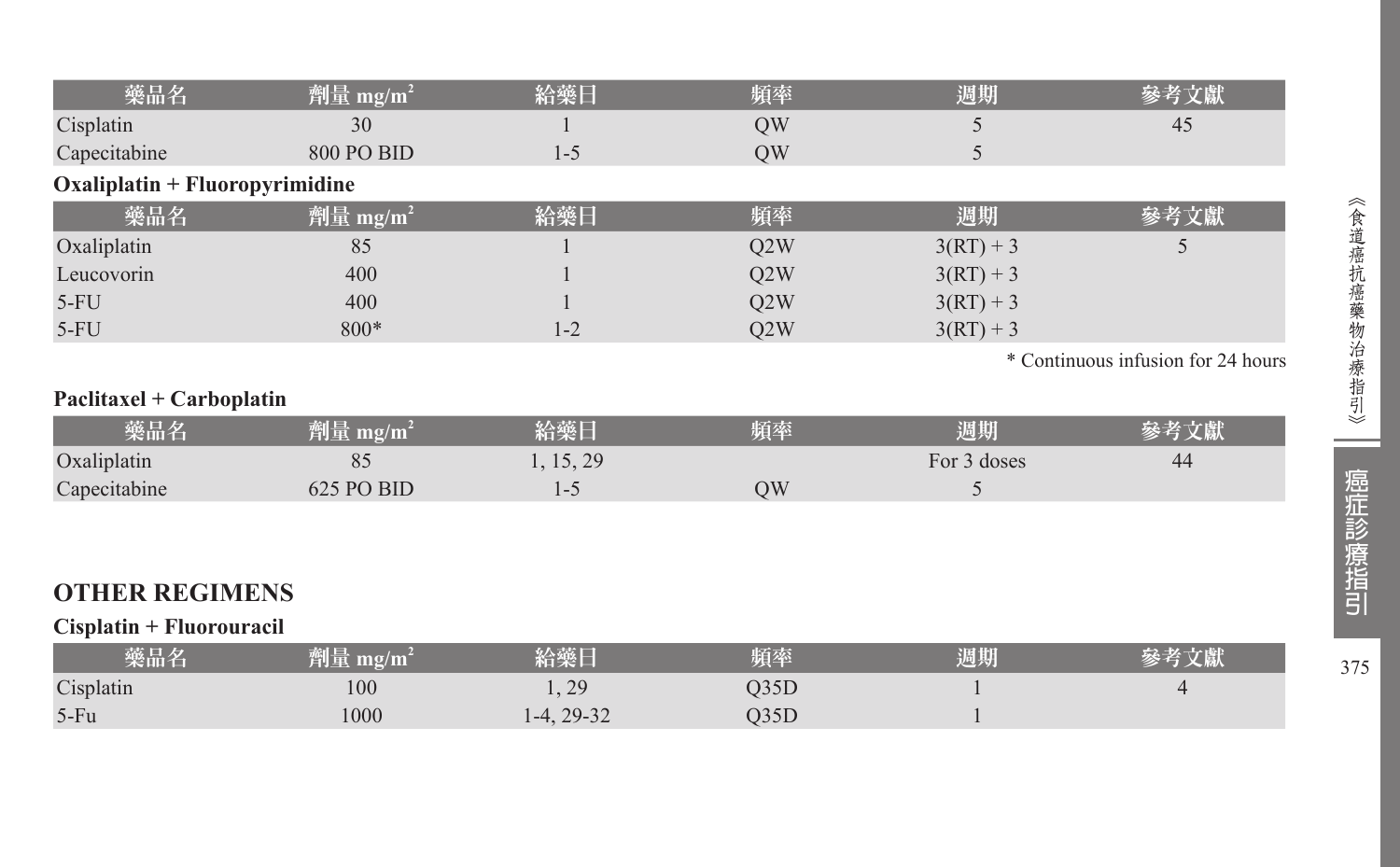

#### **Irinotecan + Cisplatin**

| 樂品名        | 劑量 mg/m | 給藥日       | 頃率 | 週期 |  |
|------------|---------|-----------|----|----|--|
| Irinotecan | ნა      | 8, 22, 29 |    |    |  |
| Cisplatin  | 30      | 8, 22, 29 |    |    |  |

#### **Paclitaxel + Fluoropyrimidine**

| 楽品名        | $\mathbf{m}\mathbf{g}/\mathbf{m}$ | 拓交 | 週期 |  |
|------------|-----------------------------------|----|----|--|
| Paclitaxel | 4<br>$\sim$                       | УC |    |  |
| $5-FU$     | $300*$                            | ЭW |    |  |

\* Continuous infusion for 24 hours

# **Perioperative Chemotherapy (Include EGJ) PREFERRED REGIMENS**

#### **ECF modications**

| 藥品名          | 劑量 mg/m <sup>2</sup> | 給藥日  | 頻率  | 週期   |  |
|--------------|----------------------|------|-----|------|--|
| Epirubicin   | 50                   |      | )3W | $6*$ |  |
| Cisplatin    | 60                   |      | )3W | $6*$ |  |
| Capecitabine | $625$ PO BID         | 1-21 | D3W | $6*$ |  |

 $*3$ (pre-op) + 3(post-op)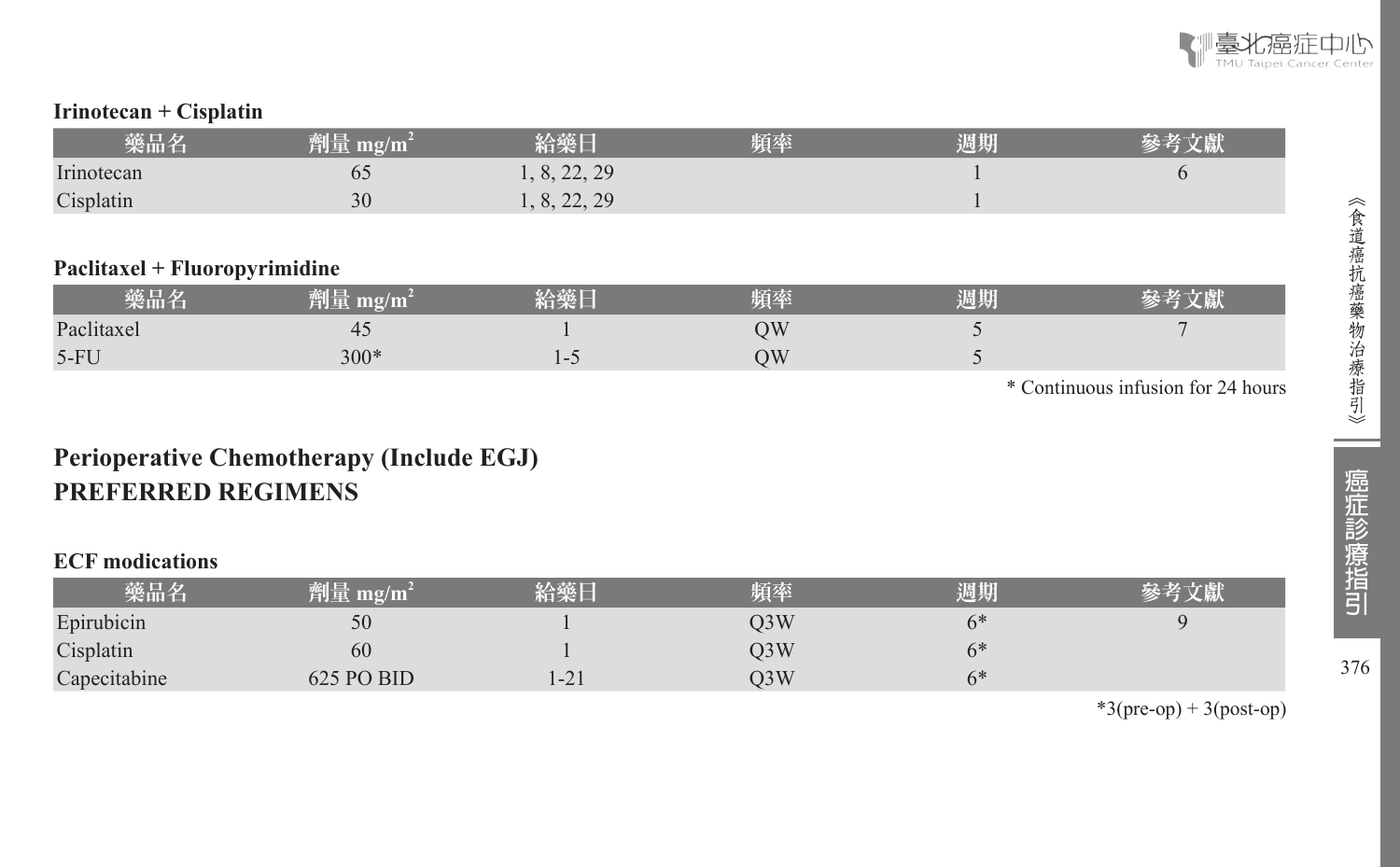| 藥品名          | 劑量 mg/m <sup>2</sup> | 給藥日  | 頻率  | 週期   | 參考文獻 |
|--------------|----------------------|------|-----|------|------|
| Epirubicin   | 50                   |      | )3W | $6*$ |      |
| Oxaliplatin  | 30                   |      | )3W | $6*$ |      |
| Capecitabine | 625 PO BID           | 1-21 | )3W | $6*$ |      |

 $*3(pre-op) + 3(post-op)$ 

#### **Oxaliplatin + Fluoropyrimidine**

| 藥品名         | 劑量 mg/m $^{\rm 2}$ | 給藥日 | 頻率  | 週期 |              |
|-------------|--------------------|-----|-----|----|--------------|
| Oxaliplatin | 85                 |     | O2W | 6# | $\cap$<br>∸∸ |
| Leucovorin  | 400                |     | 02W | 6# |              |
| $5-FU$      | 400                |     | O2W | 6# |              |
| $5-FU$      | 1200*              | 1-2 | 02W | 6# |              |

\* Continuous infusion for 24 hours  $\frac{4}{3}$  (pre-op) + 3 (post-op)

| 藥品名         | 劑量 mg/m $^{\rm 2}$ | 給藥日 | 頻率  | 週期 |     |
|-------------|--------------------|-----|-----|----|-----|
| Oxaliplatin | ΟJ                 |     | 02W | 6# | 1 Q |
| Leucovorin  | 200                |     | Q2W | 6# |     |
| $5-FU$      | $2600*$            |     | )2W | 6# |     |

\* Continuous infusion for 24 hours  $\frac{4}{3}$  (pre-op) + 3 (post-op)

| 藥品名          | 11H<br>$\mathbf{m}$ g/ $\mathbf{m}$ | <b>CALL AND STATE</b> | 頃率  | 週期 |                |
|--------------|-------------------------------------|-----------------------|-----|----|----------------|
| Oxaliplatin  | 130                                 |                       | O3W | 0# | $\sim$<br>ت سک |
| Capecitabine | 1000 PO BID                         |                       | O3W | 6# |                |

 $*3$  (pre-op) + 3 (post-op)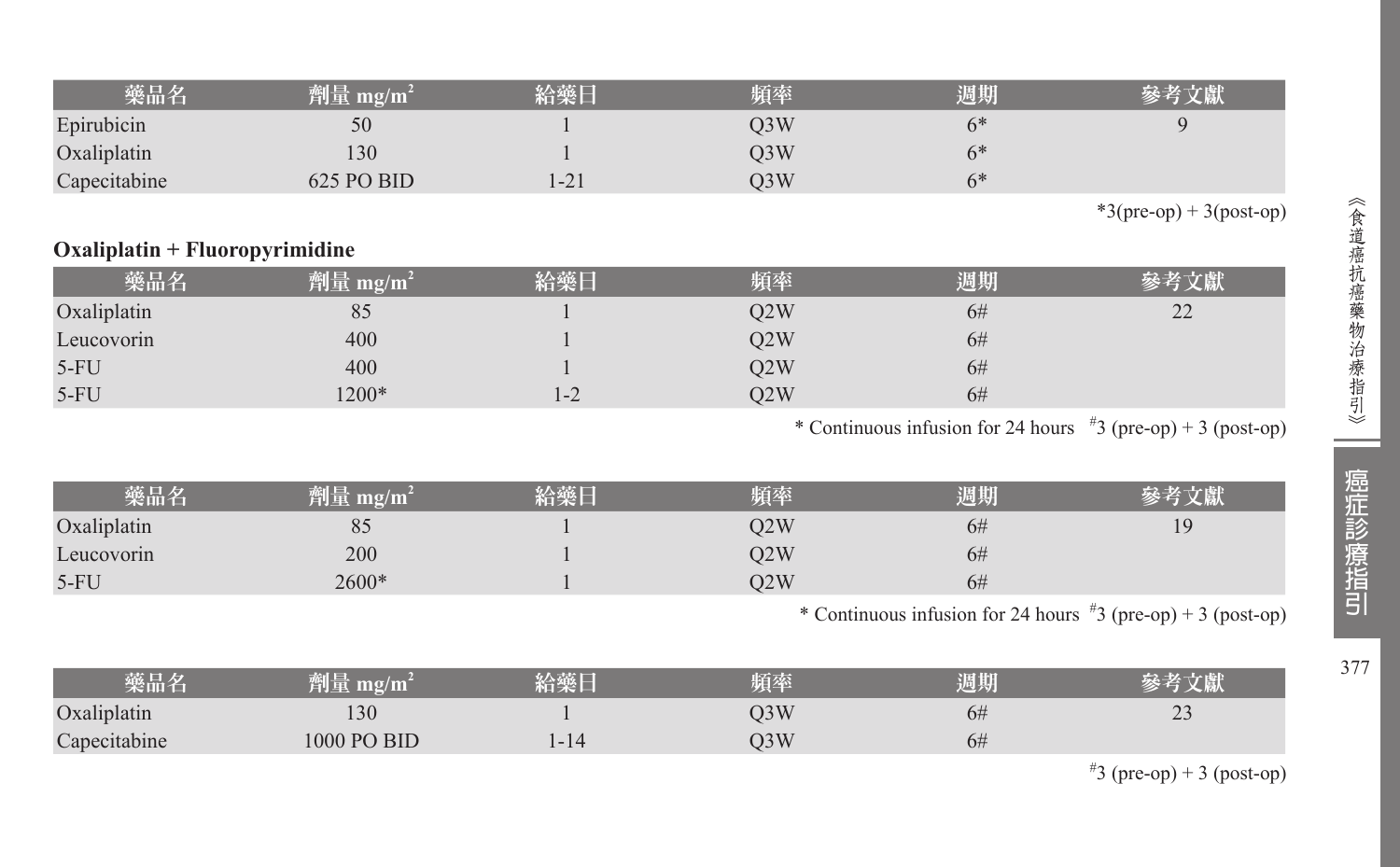

#### **Oxaliplatin + Fluoropyrimidine**

| 藥品名         | ___<br>劑量 mg/m <sup>2</sup> | 給藥日 | 頻率  | 週期 |  |
|-------------|-----------------------------|-----|-----|----|--|
| Docetaxel   | 80                          |     | O2W | 8# |  |
| Oxaliplatin | 85                          |     | O2W | 8# |  |
| Leucovorin  | 200                         |     | O2W | 8# |  |
| $5-FU$      | 2600*                       |     | O2W | 8# |  |

\* Continuous infusion for 24 hours  $*4$  (pre-op) + 4 (post-op)

#### **OTHER REGIMENS**

#### **Cisplatin + Fluorouracil**

| 藥品名       | 781 L.C<br>劑軍 mg/m <sup>-</sup> | 給藥日 | 頃率                    | 週期 |  |
|-----------|---------------------------------|-----|-----------------------|----|--|
| Cisplatin | 100                             |     | $\mathbf{A}$ W<br>י ד | 6# |  |
| $5-Fu$    | $800*$                          |     | )4W                   | 6# |  |

\* Continuous infusion for 24 hours  $\frac{1}{2}$ -3 (pre-op) + 3-4 (post-op)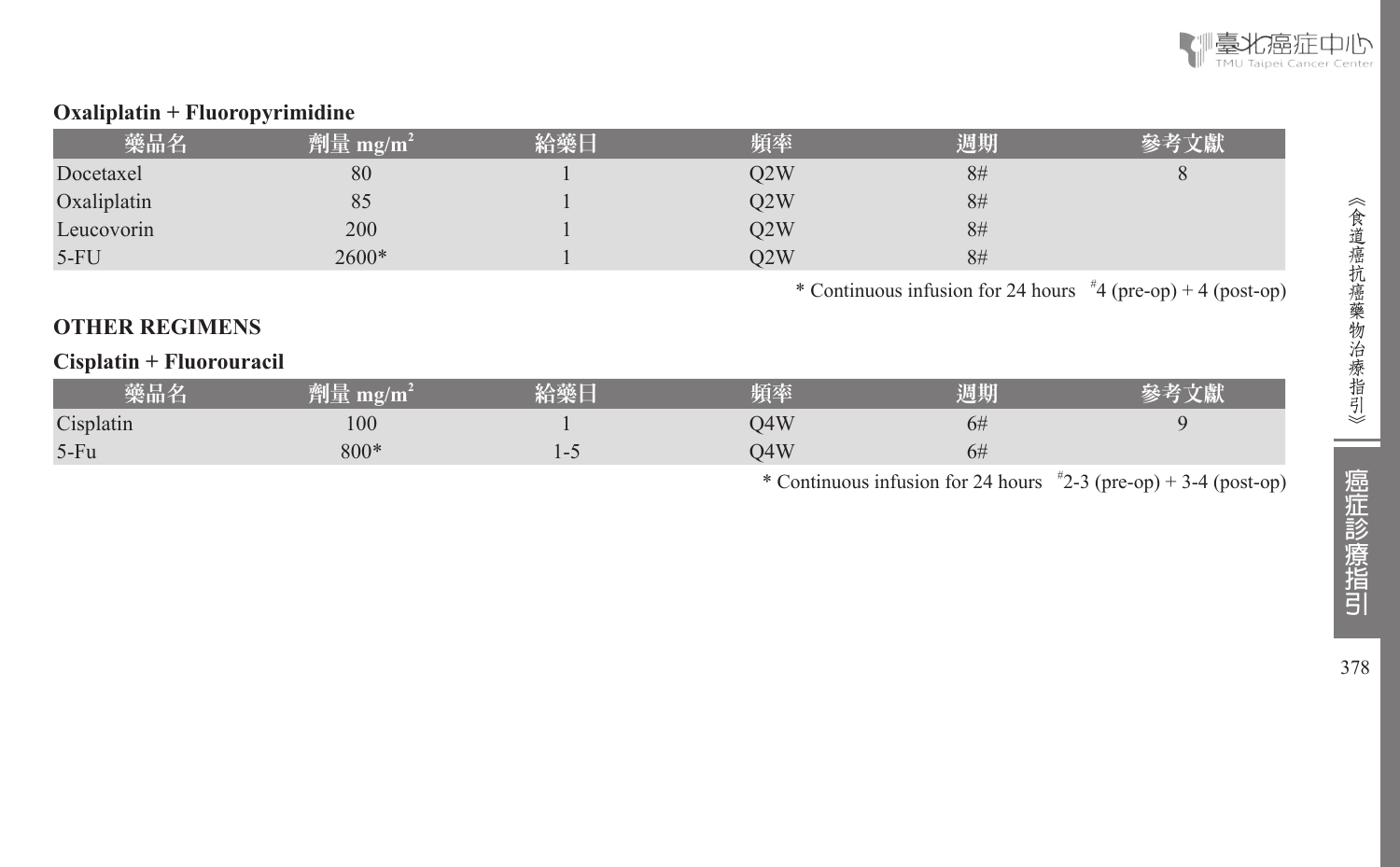#### **Preoperative Chemotherapy**

#### **(Only for adenocarcinoma of the thoracic esophagus or EGJ)**

## **Cisplatin + Fluorouracil**

| 藥品名       | 劑量 mg/m' | 給藥日 | 百本  | 週期 |    |
|-----------|----------|-----|-----|----|----|
| Cisplatin | 80       |     | O3W | 2# | 10 |
| $5-Fu$    | $1000*$  |     | O3W | 2# |    |

\* Continuous infusion for 24 hours # 2(pre-op)

# **Definitive Chemoradiation (Non-Surgical) PREFERRED REGIMENS**

#### **Cisplatin + Fluoropyrimidine**

| 藥品名          | 劑量 mg/m <sup>2</sup> | 給藥日 | 頻率  | 週期         | 參考文獻                                                      |
|--------------|----------------------|-----|-----|------------|-----------------------------------------------------------|
| Cisplatin    | 75                   |     | O4W | $2 - 4 \#$ |                                                           |
| $5-FU$       | 1000*                | 1-4 | O4W | $2 - 4 \#$ |                                                           |
|              |                      |     |     |            | * Continuous infusion for 24 hours $\frac{4}{7}$ (RT) + 2 |
| 藥品名          | 劑量 mg/m <sup>2</sup> | 給藥日 | 頻率  | 週期         | 參考文獻                                                      |
| Cisplatin    | 30                   |     | QW  |            | 43                                                        |
| Capecitabine | 800 PO BID           | 1-5 | QW  |            |                                                           |

379

a a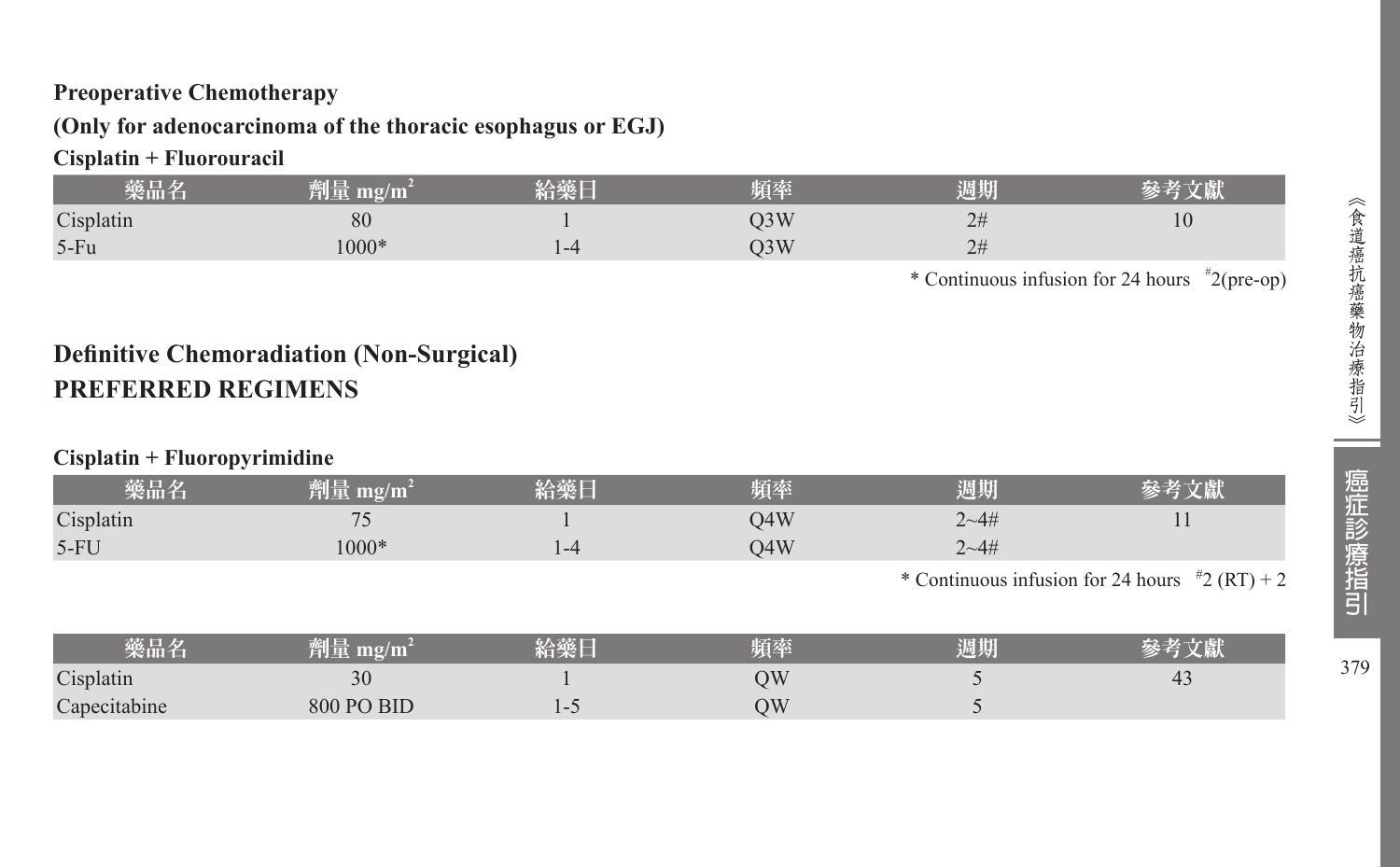

#### **Oxaliplatin + Fluoropyrimidine**

| 藥品名         | 劑量 mg/m $^{\rm 2}$ | 給藥口     | 頻率  | 週期 |  |
|-------------|--------------------|---------|-----|----|--|
| Oxaliplatin | 85                 |         | O2W | 6# |  |
| Leucovorin  | 400                |         | Q2W | 6# |  |
| $5-FU$      | 400                |         | O2W | 6# |  |
| $5-FU$      | 800*               | $1 - 2$ | 02W | 6# |  |

\* Continuous infusion for 24 hours  $\frac{4}{3}$  (RT) + 3 (post-RT)

| 藥品名          | mg/m<br>TIER.  | 必盡口<br><b>TANK AND</b> | 陌奉 | 週期          |    |
|--------------|----------------|------------------------|----|-------------|----|
| Oxaliplatin  | 8 <sup>2</sup> | 15, 29                 |    | For 3 doses | 44 |
| Capecitabine | 625 PO BID     |                        | ЭW |             |    |

#### **Paclitaxel + Carboplatin**

| 欒品名         | mg/m  | 給藥厂 | ほんぷ | 週期 |  |
|-------------|-------|-----|-----|----|--|
| Paclitaxel  | 50    |     | ЭW  |    |  |
| Carboplatin | AUC 2 |     | ЭW  |    |  |

## **OTHER REGIMENS**

#### **Taxane + Cisplatin**

| 藥品名        | 劑量 mg/m <sup>-</sup> | 給藥日       | 頻率 | 週期 |     |
|------------|----------------------|-----------|----|----|-----|
| Paclitaxel | 60                   | 8, 15, 22 |    |    | - ⊥ |
| Cisplatin  |                      |           |    |    |     |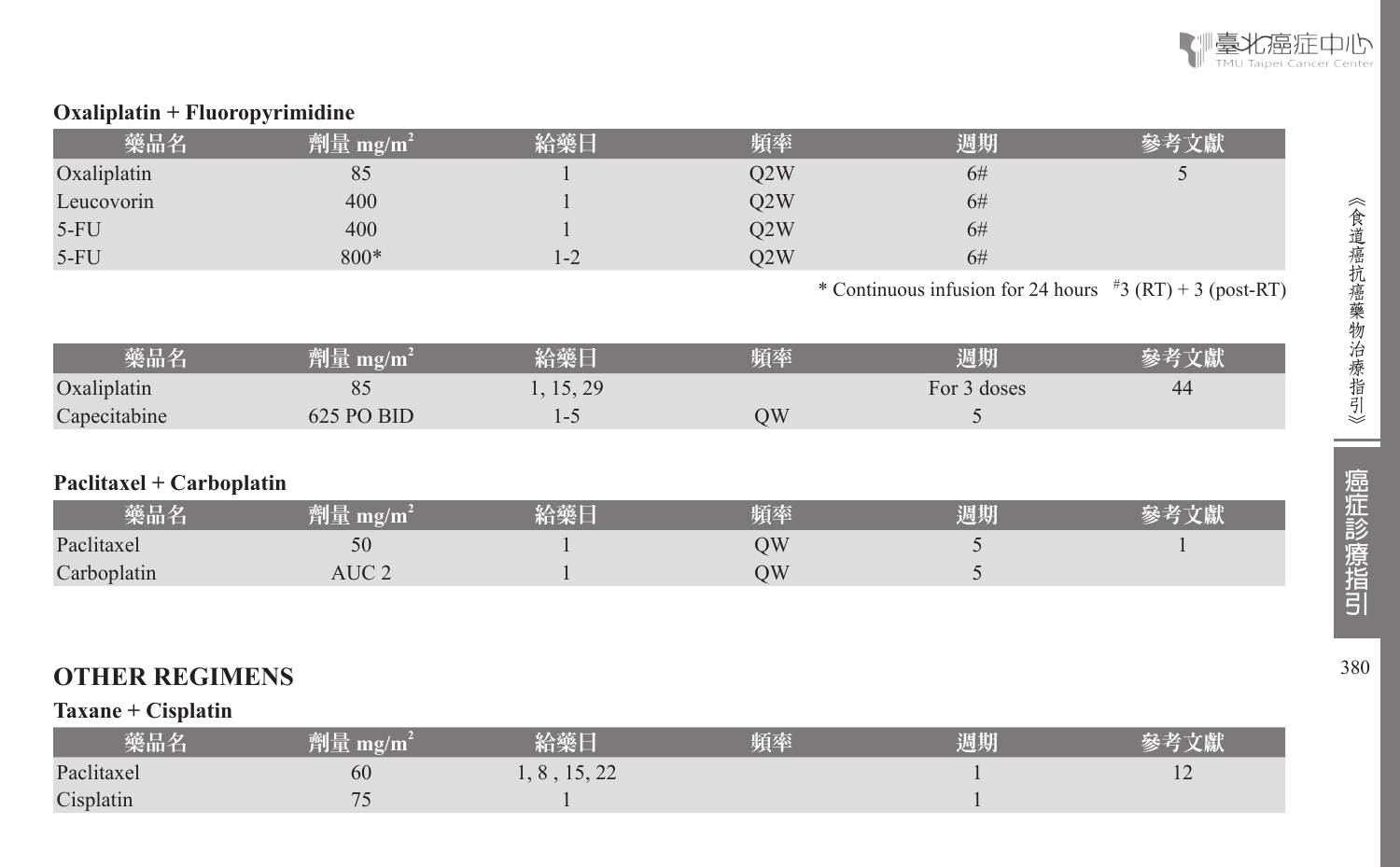| 藥品名                           | 劑量 mg/m <sup>2</sup>           | 給藥日          | 頻率 | 週期 | 參考文獻 |
|-------------------------------|--------------------------------|--------------|----|----|------|
| Docetaxel                     | 60                             | 1, 22        |    |    | 13   |
| Cisplatin                     | 80                             | 1, 22        |    |    |      |
|                               |                                |              |    |    |      |
| 藥品名                           | 劑量 mg/m <sup>2</sup>           | 給藥日          | 頻率 | 週期 | 參考文獻 |
| Docetaxel                     | 30                             |              | QW | 5  | 14   |
| Cisplatin                     | 30                             |              | QW | 5  |      |
|                               |                                |              |    |    |      |
| Irinotecan + Cisplatin        |                                |              |    |    |      |
| 藥品名                           | $\sqrt{m}$ 量 mg/m <sup>2</sup> | 給藥日          | 頻率 | 週期 | 參考文獻 |
| Irinotecan                    | 65                             | 1, 8, 22, 29 |    |    | 6    |
| Cisplatin                     | 30                             | 1, 8, 22, 29 |    |    |      |
|                               |                                |              |    |    |      |
| Paclitaxel + Fluoropyrimidine |                                |              |    |    |      |
| 藥品名                           | 劑量 mg/m <sup>2</sup>           | 給藥日          | 頻率 | 週期 | 參考文獻 |
| Paclitaxel                    | $45 - 50$                      |              | QW | 5  |      |
| $5-FU$                        | $300*$                         | $1 - 5$      | QW | 5  |      |

\* Continuous infusion for 24 hours

癌症診療指引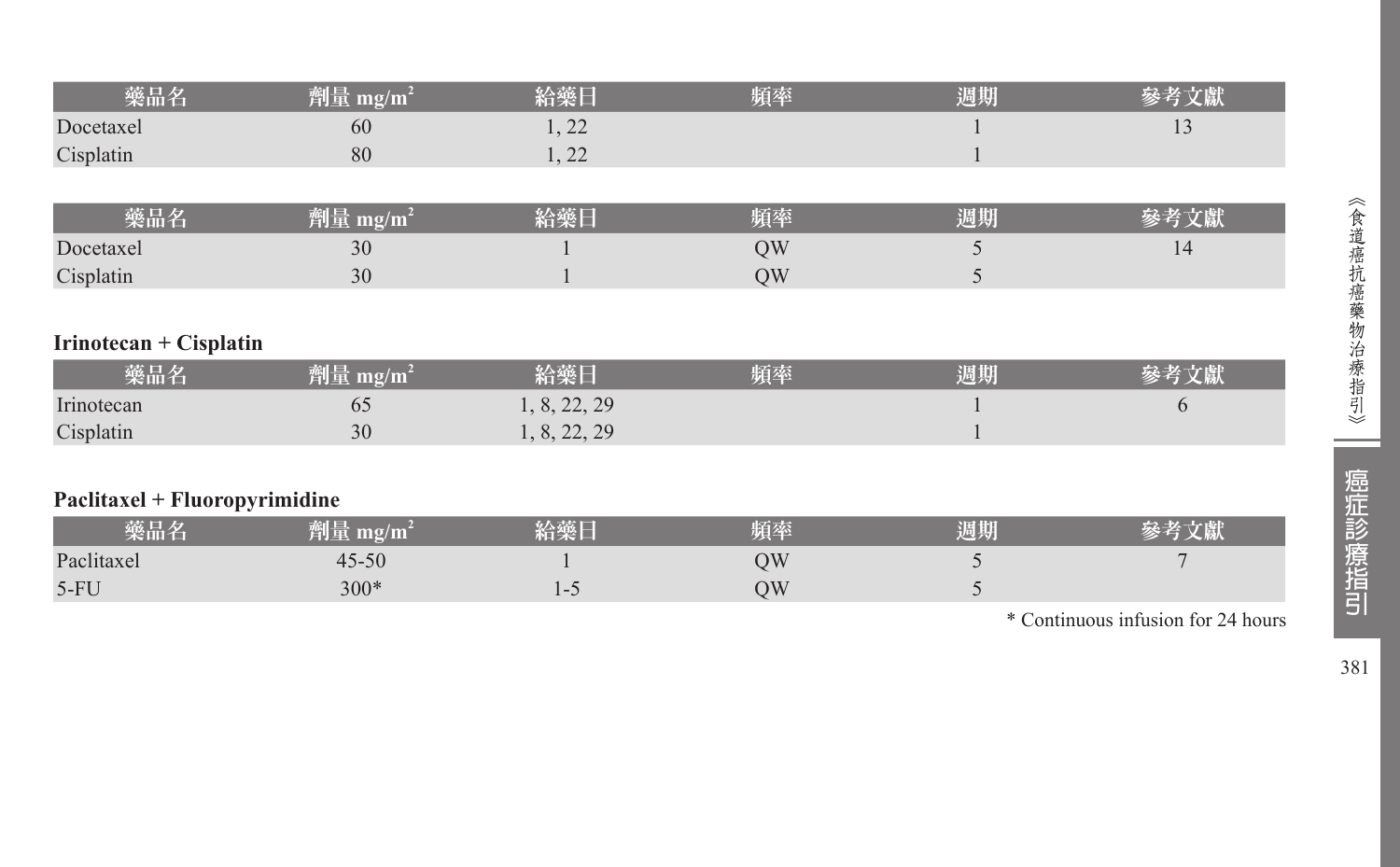

# **Postoperative Chemoradiation (Including EGJ)**

#### **5-FU (bolus) + Leucovorin**

| 藥品名         | 劑量 mg/m <sup>2</sup> | 給藥日          | 頻率  | 週期                | 參考文獻                                                                                     |
|-------------|----------------------|--------------|-----|-------------------|------------------------------------------------------------------------------------------|
| Lecucovorin | 20                   | 1-5          | O4W | 1st, 3rd, 4th $#$ | 15, 46                                                                                   |
| $5-FU$      | 425                  | 1-5          | O4W | 1st, 3rd, 4th $#$ |                                                                                          |
|             |                      |              |     |                   |                                                                                          |
| Lecucovorin | 20                   | $1-4, 31-33$ | O5W | 2nd (with RT)     |                                                                                          |
| $5-FU$      | 400                  | $1-4, 31-33$ | O5W | 2nd (with RT)     |                                                                                          |
|             |                      |              |     |                   | <sup>#</sup> Cycle 1 <sup>st</sup> (pre-RT), and cycle $3rd$ , 4 <sup>th</sup> (post-RT) |

# **5-FU + Leucovorin modifications**

#### **1 cycle before + 2 cycle after chemoradiation**

| _____<br>哭而名 | ____<br>$m$ g/m<br>.    | <b>Colder Inc.</b><br>1 G M A<br><b>COMPANY</b> | 第一次の | <b>CALL OF BUILDING</b><br>WHIL.<br>半收入 |   |
|--------------|-------------------------|-------------------------------------------------|------|-----------------------------------------|---|
| Capecitabine | $1000$ PC<br><b>BID</b> | $-14$<br>.                                      | O4W  | -                                       | ↵ |

#### **2 cycle before + 4 cycle after chemoradiation**

| 藥品名        | 劑量 mg/m $^2$ | 給藥日     | 頻率  | 週期                      |  |
|------------|--------------|---------|-----|-------------------------|--|
| Leucovorin | 400          |         | D2W | $2 +$<br>$\overline{4}$ |  |
| $5-FU$     | 400          |         | )2W | $2 +$<br>$\rightarrow$  |  |
| $5-FU$     | $1200*$      | $1 - 2$ | O2W | ำ ⊥.<br>$\overline{4}$  |  |

# Continuous infusion for 24 hours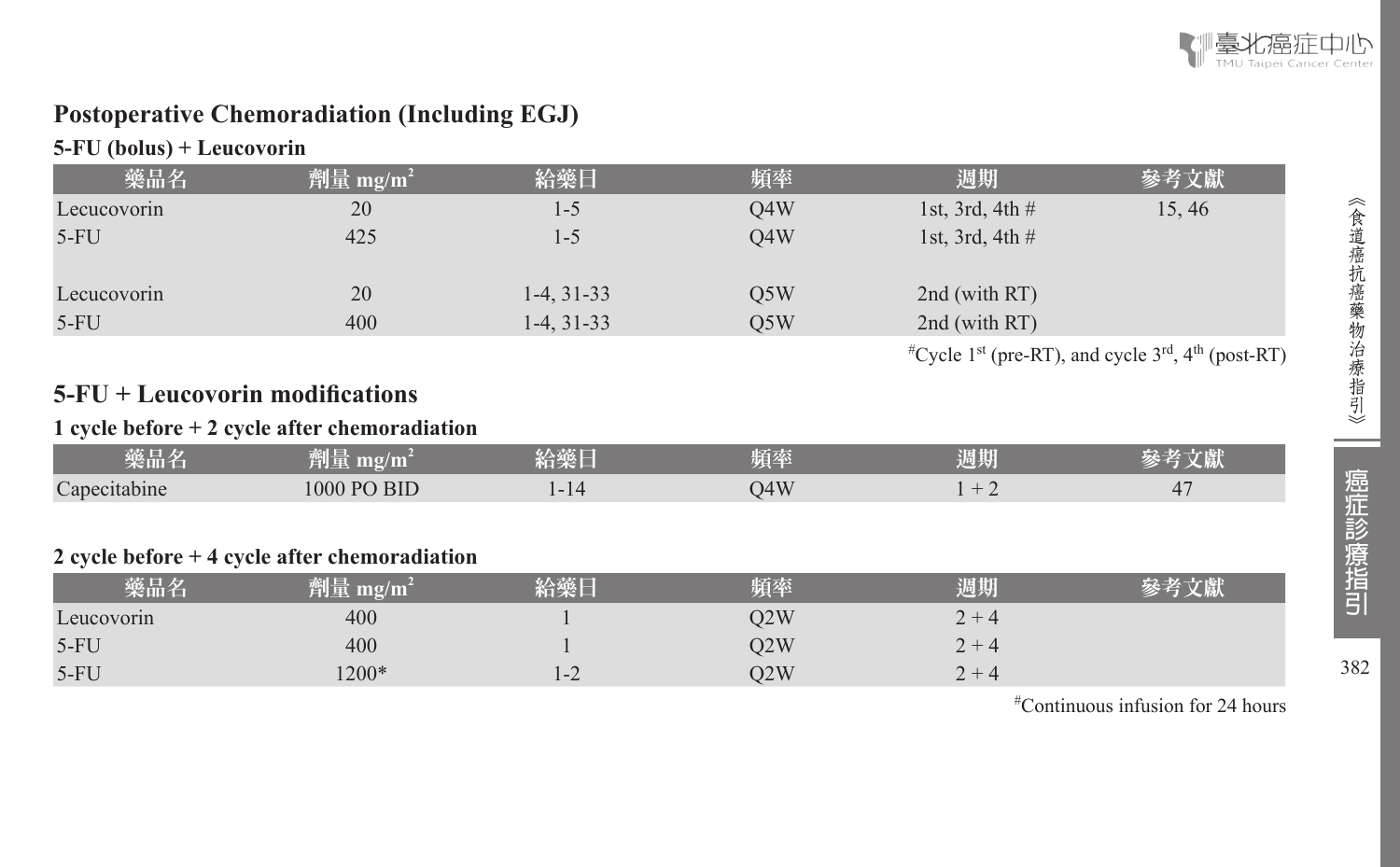**With radiation**

| 藥品名                               | 劑量 mg/m <sup>2</sup>         | 給藥日            | 頻率 | 週期        | 參考文獻                               |
|-----------------------------------|------------------------------|----------------|----|-----------|------------------------------------|
| $5-FU$                            | $200*$                       | $1-5$ or $1-7$ | QW | 5 with RT | 48                                 |
|                                   |                              |                |    |           | * Continuous infusion for 24 hours |
|                                   |                              |                |    |           |                                    |
| 藥品名                               | 劑量 mg/m <sup>2</sup>         | 給藥日            | 頻率 | 週期        | 參考文獻                               |
| Capecitabine                      | 825 PO BID                   | $1-5$ or $1-7$ | QW | 5 with RT | 49                                 |
|                                   |                              |                |    |           |                                    |
|                                   |                              |                |    |           |                                    |
| <b>Postoperative Chemotherapy</b> |                              |                |    |           |                                    |
| $Oxaliplatin + Capecitabine$      |                              |                |    |           |                                    |
| 靈具夕                               | $\hat{m}$ = $m_{\alpha}/m^2$ | 经盡口            | 脳索 | 调相        | 哀老立辭                               |

| 藥品名          | $\mathbf{m}$ g/ $\mathbf{m}$<br>en lib | 給藥日    | 頻率  | 週期 |    |
|--------------|----------------------------------------|--------|-----|----|----|
| Oxaliplatin  | 130                                    |        | O3W |    | 10 |
| Capecitabine | 1000 PO BID                            | l - 14 | O3W |    |    |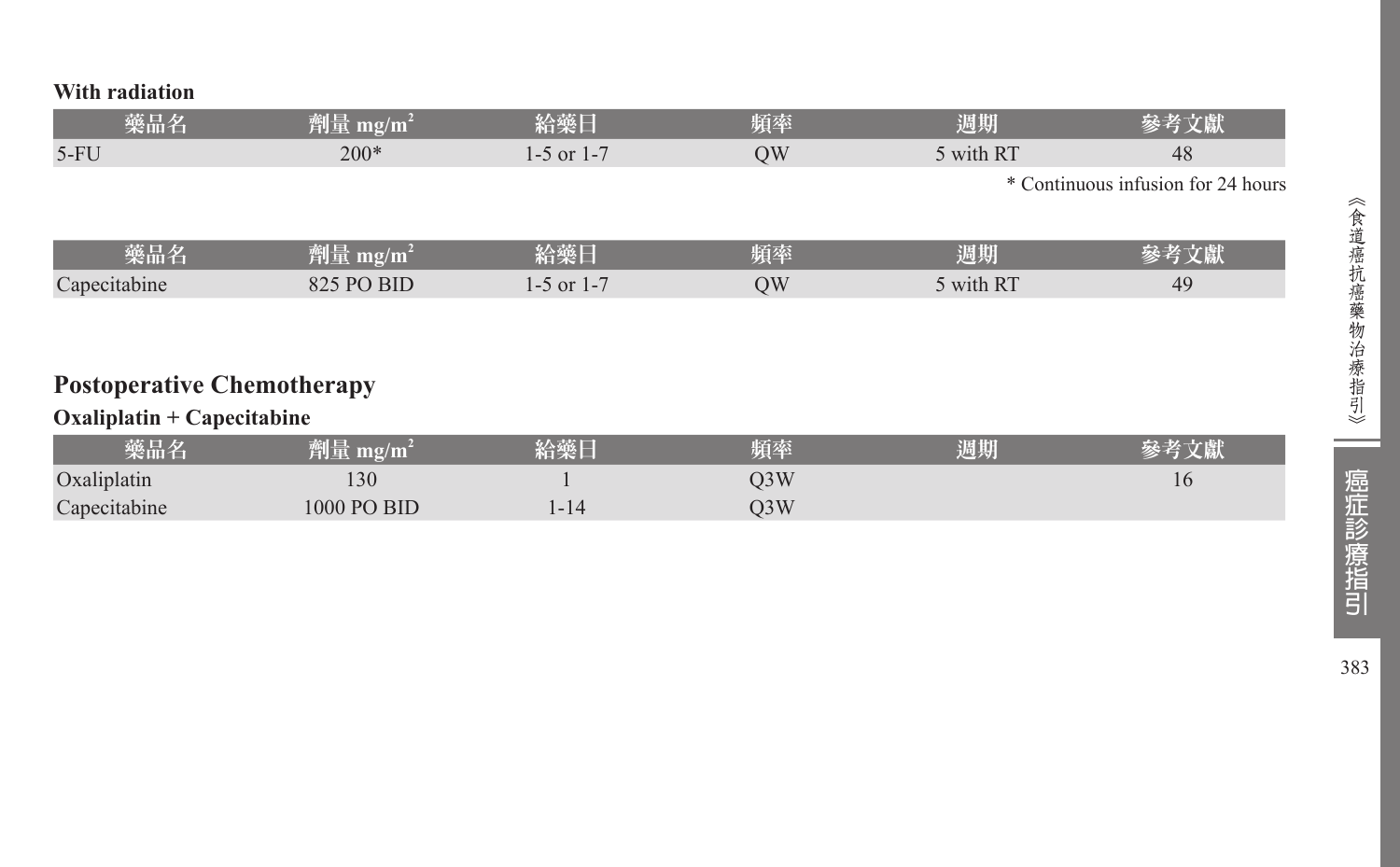

# **Systemic therapy for metastatic or locally advanced cancer (where local therapy is not indicated) FIRST-LINE THERAPY**

#### **Trastuzumab (with chemotherapy)**

| 藥品名                             | 劑量 mg/m <sup>2</sup>    | 給藥日     | 頻率               | 週期 | 參考文獻                               |
|---------------------------------|-------------------------|---------|------------------|----|------------------------------------|
| Trastuzumab                     | $8 \rightarrow 6$ mg/kg | 1       | Q <sub>3</sub> W |    | 17                                 |
|                                 |                         |         |                  |    |                                    |
| Trastuzumab (with chemotherapy) |                         |         |                  |    |                                    |
| 藥品名                             | 劑量 mg/m <sup>2</sup>    | 給藥日     | 頻率               | 週期 | 參考文獻                               |
| Trastuzumab                     | $6 \rightarrow 4$ mg/kg | 1       | Q2W              |    | 17                                 |
|                                 |                         |         |                  |    |                                    |
|                                 |                         |         |                  |    |                                    |
| <b>PREFERRED REGIMENS</b>       |                         |         |                  |    |                                    |
| Fluoropyrimidine + Cisplatin    |                         |         |                  |    |                                    |
| 藥品名                             | 劑量 mg/m <sup>2</sup>    | 給藥日     | 頻率               | 週期 | 參考文獻                               |
| Cisplatin                       | 100                     |         | Q4W              |    | 18                                 |
| $5-FU$                          | $1000*$                 | $1 - 4$ | O4W              |    |                                    |
|                                 |                         |         |                  |    | * Continuous infusion for 24 hours |
|                                 |                         |         |                  |    |                                    |
| 藥品名                             | 劑量 mg/m <sup>2</sup>    | 給藥日     | 頻率               | 週期 | 參考文獻                               |
| Cisplatin                       | 50                      |         | Q2W              |    | 19, 20                             |
| Leucovorin                      | 200                     |         | Q2W              |    |                                    |
| $5-FU$                          | 2000*                   |         | Q2W              |    |                                    |

《食道癌抗癌藥物治療指引》 〈食道癌抗癌藥物治療指引〉 D. 癌症診療指引 384

384

\* Continuous infusion for 24 hours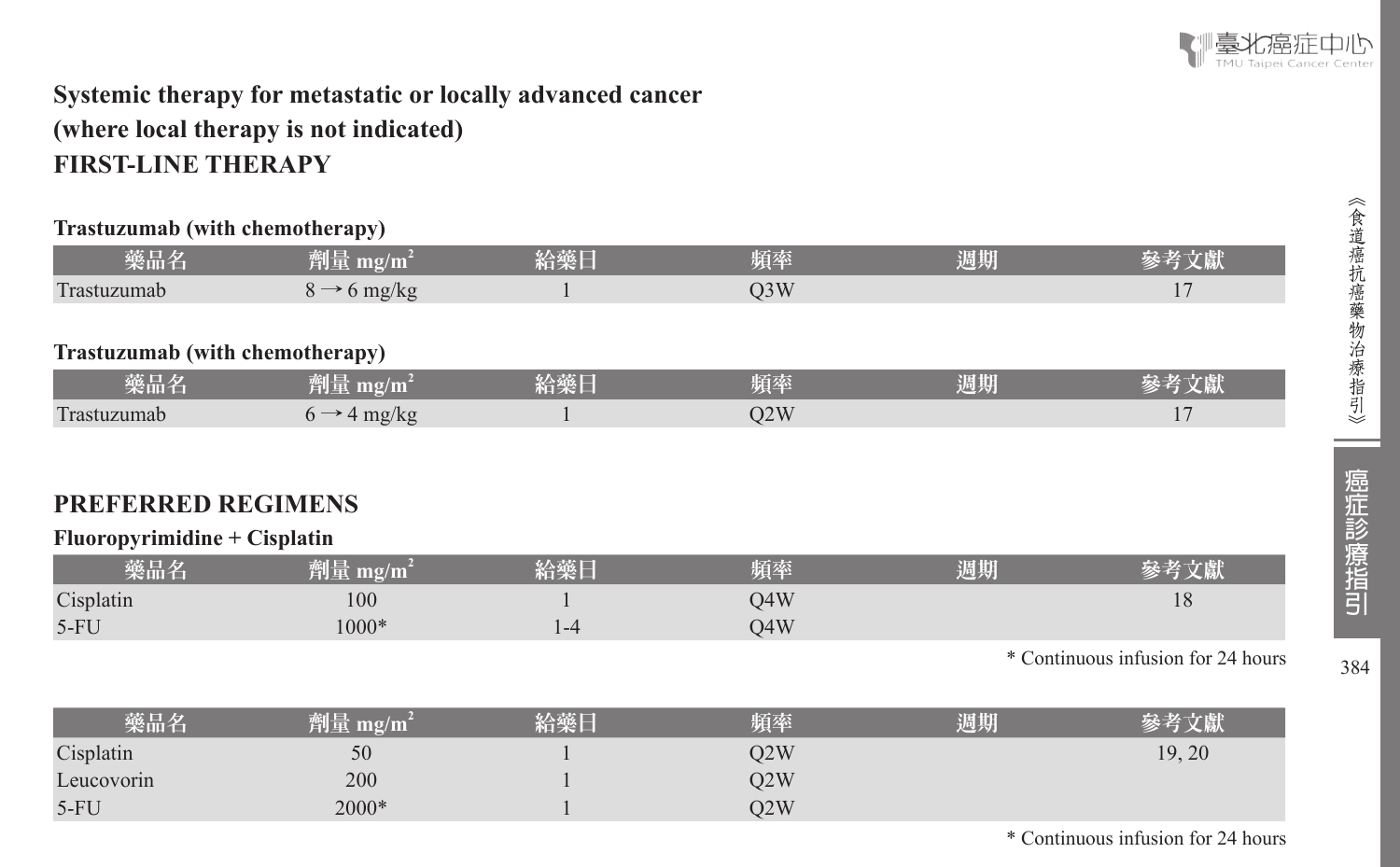| 藥品名          | 心量<br>$\mathbf{m}\mathbf{g}/\mathbf{m}$ | 給藥日 | 頃卒  | 週期 |          |
|--------------|-----------------------------------------|-----|-----|----|----------|
| Cisplatin    | 80                                      |     | )3W |    | $\sim$ 1 |
| Capecitabine | 1000 PO BID                             | 1-4 | O3W |    |          |

#### **Fluoropyrimidine + Oxaliplatin**

| 藥品名         | 劑量 mg/m <sup>2</sup> | 給藥日     | 頻率  | 週期 |                                           |
|-------------|----------------------|---------|-----|----|-------------------------------------------|
| Oxaliplatin | 85                   |         | O2W |    | $\mathcal{D}$<br>$\overline{\phantom{m}}$ |
| Leucovorin  | 400                  |         | O2W |    |                                           |
| $5-FU$      | 400                  |         | O2W |    |                                           |
| $5-FU$      | $1200*$              | $1 - 2$ | O2W |    |                                           |

\* Continuous infusion for 24 hours

| 樂品名         | 劑量 mg/m <sup>?</sup> | 頻率  | 週期 |                                        |
|-------------|----------------------|-----|----|----------------------------------------|
| Oxaliplatin | 85                   | O2W |    | ١g                                     |
| Leucovorin  | 200                  | O2W |    |                                        |
| $5-FU$      | 2600*                | O2W |    |                                        |
|             |                      |     |    | $\ast$ Continuous inferious for 24 kom |

\* Continuous infusion for 24 hours

| 藥品名          | mg/m        | 給藥日 | 頻率  | 週期 |              |
|--------------|-------------|-----|-----|----|--------------|
| Oxaliplatin  | 130         |     | 93W |    | $\sim$<br>-- |
| Capecitabine | 1000 PO BID |     | J3W |    |              |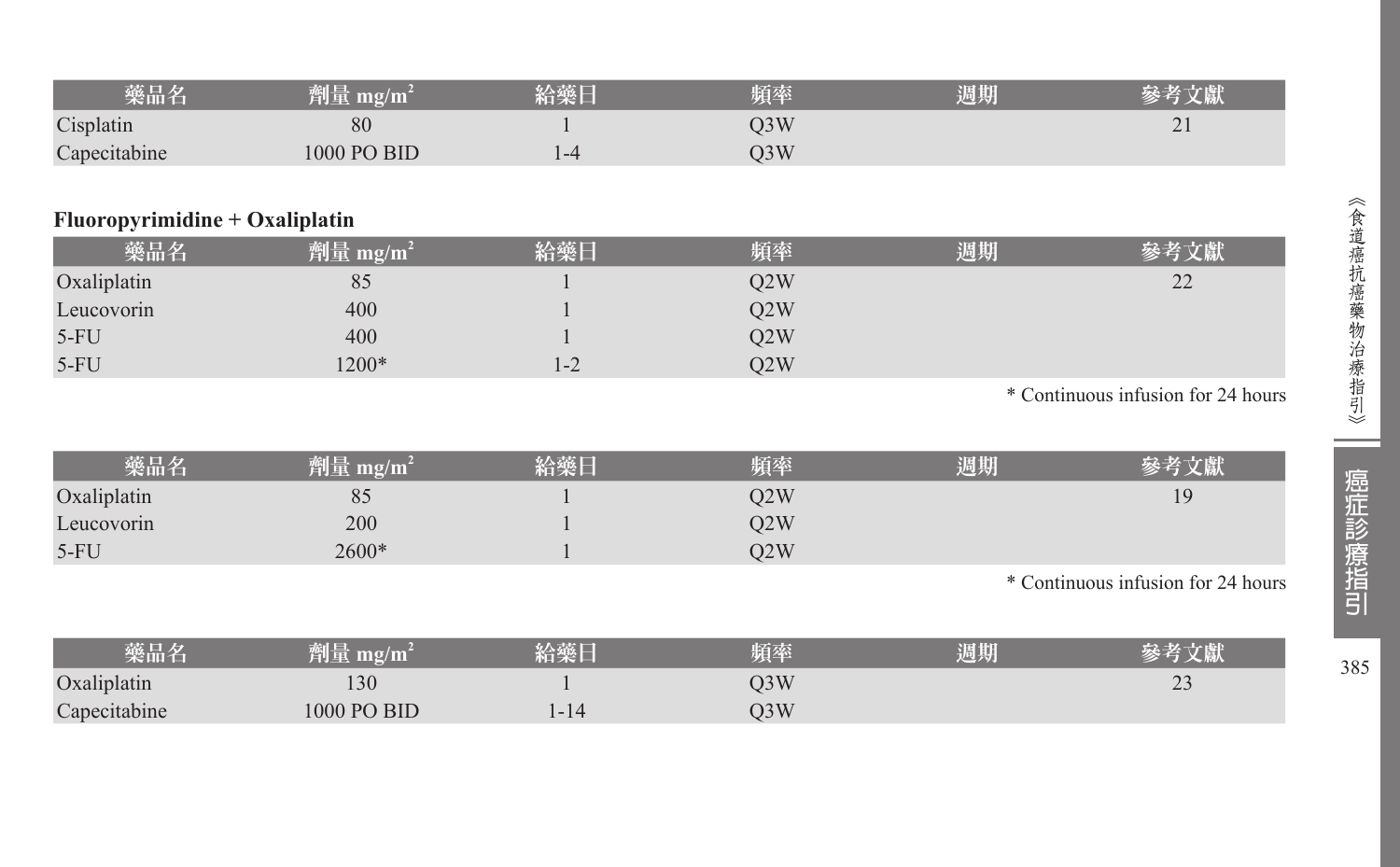

# **OTHER REGIMENS**

#### **Paclitaxel + Cisplatin/Carboplatin**

| 藥品名                   | 劑量 mg/m <sup>2</sup> | 給藥日            | 頻率               | 週期 | 參考文獻                               |
|-----------------------|----------------------|----------------|------------------|----|------------------------------------|
| Paclitaxel            | 200                  |                | Q3W              |    | 24                                 |
| Cisplatin             | 75                   | $\overline{2}$ | Q3W              |    |                                    |
|                       |                      |                |                  |    | * Continuous infusion for 24 hours |
|                       |                      |                |                  |    |                                    |
| 藥品名                   | 劑量 mg/m <sup>2</sup> | 給藥日            | 頻率               | 週期 | 參考文獻                               |
| Paclitaxel            | 90                   |                | Q <sub>2</sub> W |    | 25                                 |
| Cisplatin             | 50                   |                | Q <sub>2</sub> W |    |                                    |
|                       |                      |                |                  |    |                                    |
| 藥品名                   | 劑量 mg/m <sup>2</sup> | 給藥日            | 頻率               | 週期 | 參考文獻                               |
| Paclitaxel            | 200                  |                | Q3W              |    | 26                                 |
| Carboplatin           | AUC <sub>5</sub>     |                | Q3W              |    |                                    |
|                       |                      |                |                  |    |                                    |
| Docetaxel + Cisplatin |                      |                |                  |    |                                    |
| 藥品名                   | 劑量 $mg/m^2$          | 給藥日            | 頻率               | 週期 | 參考文獻                               |
| Docetaxel             | 75-85                |                | Q3W              |    | 27, 28                             |
| Cisplatin             | $70 - 75$            |                | Q3W              |    |                                    |

《食道癌抗癌藥物治療指引》 <<br>食道癌抗癌藥物治療指引》 | 癌症記》 | 语117 386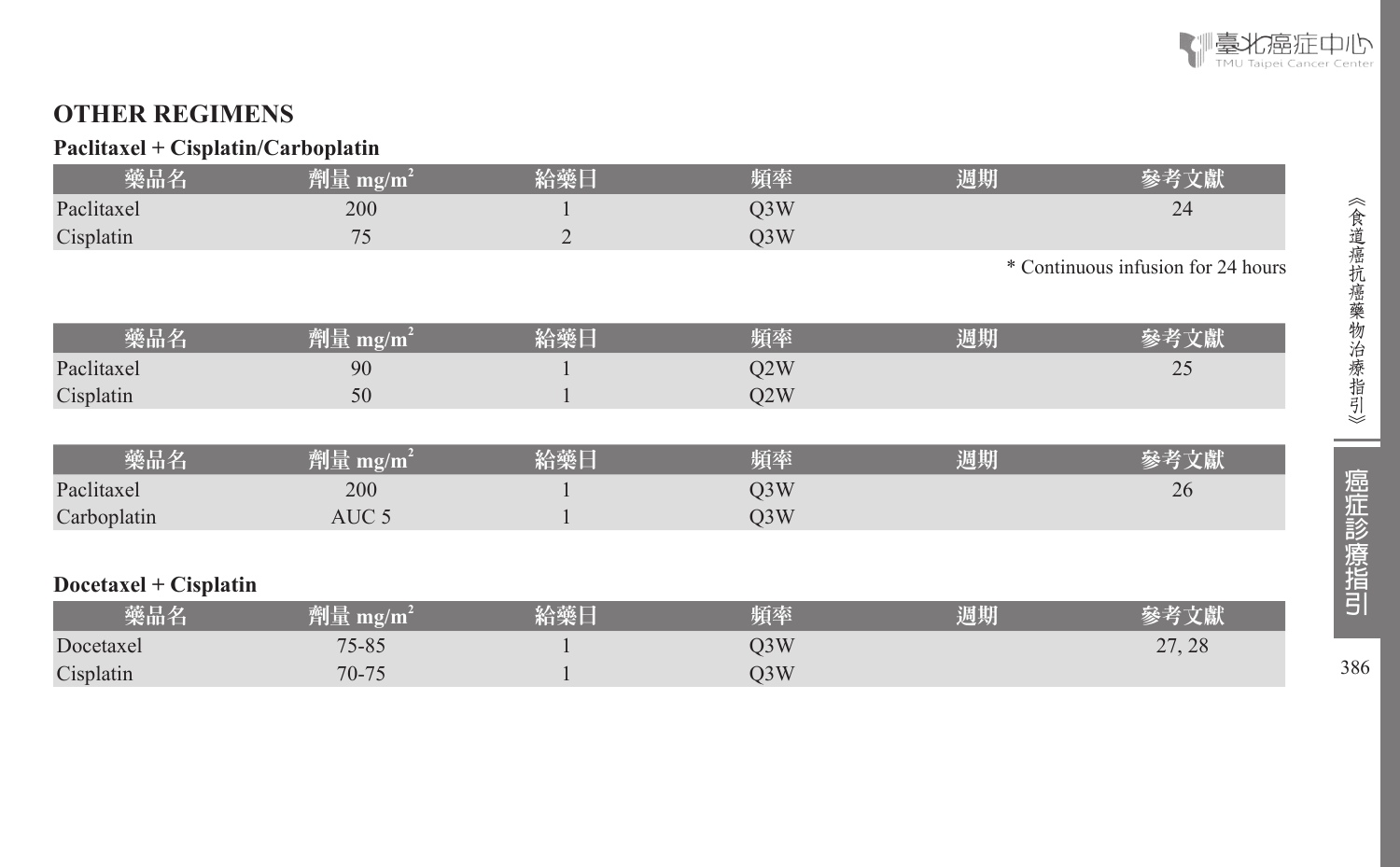| Fluoropyrimidine |  |  |
|------------------|--|--|
|                  |  |  |

| 藥品名           | 劑量 mg/m <sup>2</sup>              | 給藥日      | 頻率               | 週期 | 參考文獻                               |
|---------------|-----------------------------------|----------|------------------|----|------------------------------------|
| Leucovorin    | 400                               |          | Q2W              |    | 20                                 |
| $5-FU$        | 400                               |          | Q2W              |    |                                    |
| $5-FU$        | 1200*                             | $1 - 2$  | Q2W              |    |                                    |
|               |                                   |          |                  |    | * Continuous infusion for 24 hours |
| 藥品名           | 劑量 mg/ $\underline{\mathbf{m}^2}$ | 給藥日      | 頻率               | 週期 | 參考文獻                               |
| $5-FU$        | 800*                              | $1 - 5$  | Q4W              |    | 19                                 |
|               |                                   |          |                  |    | * Continuous infusion for 24 hours |
|               |                                   |          |                  |    |                                    |
| 藥品名           | 劑量 mg/m <sup>2</sup>              | 給藥日      | 頻率               | 週期 | 參考文獻                               |
| $5-FU$        | 800*                              | $1 - 5$  | Q4W              |    | 29                                 |
|               |                                   |          |                  |    |                                    |
| 藥品名           | 劑量 mg/m <sup>2</sup>              | 給藥日      | 頻率               | 週期 | 參考文獻                               |
| Capecitabine  | 1250 PO BID                       | $1 - 14$ | Q3W              |    | 30                                 |
|               |                                   |          |                  |    |                                    |
| <b>Taxane</b> |                                   |          |                  |    |                                    |
| 藥品名           | 劑量 mg/m <sup>2</sup>              | 給藥日      | 頻率               | 週期 | 參考文獻                               |
| Docetaxel     | 100                               |          | Q <sub>3</sub> W |    | 31, 32                             |
|               |                                   |          |                  |    |                                    |
| 藥品名           | 劑量 mg/m <sup>2</sup>              | 給藥日      | 頻率               | 週期 | 參考文獻                               |
| Paclitaxel    | 250                               |          | Q3W              |    | 33                                 |
|               |                                   |          |                  |    |                                    |
| 藥品名           | 劑量 mg/m $^2$ $\,$                 | 給藥日      | 頻率               | 週期 | 參考文獻                               |
| Paclitaxel    | 80                                |          | QW               |    | 34                                 |

387

**Contract**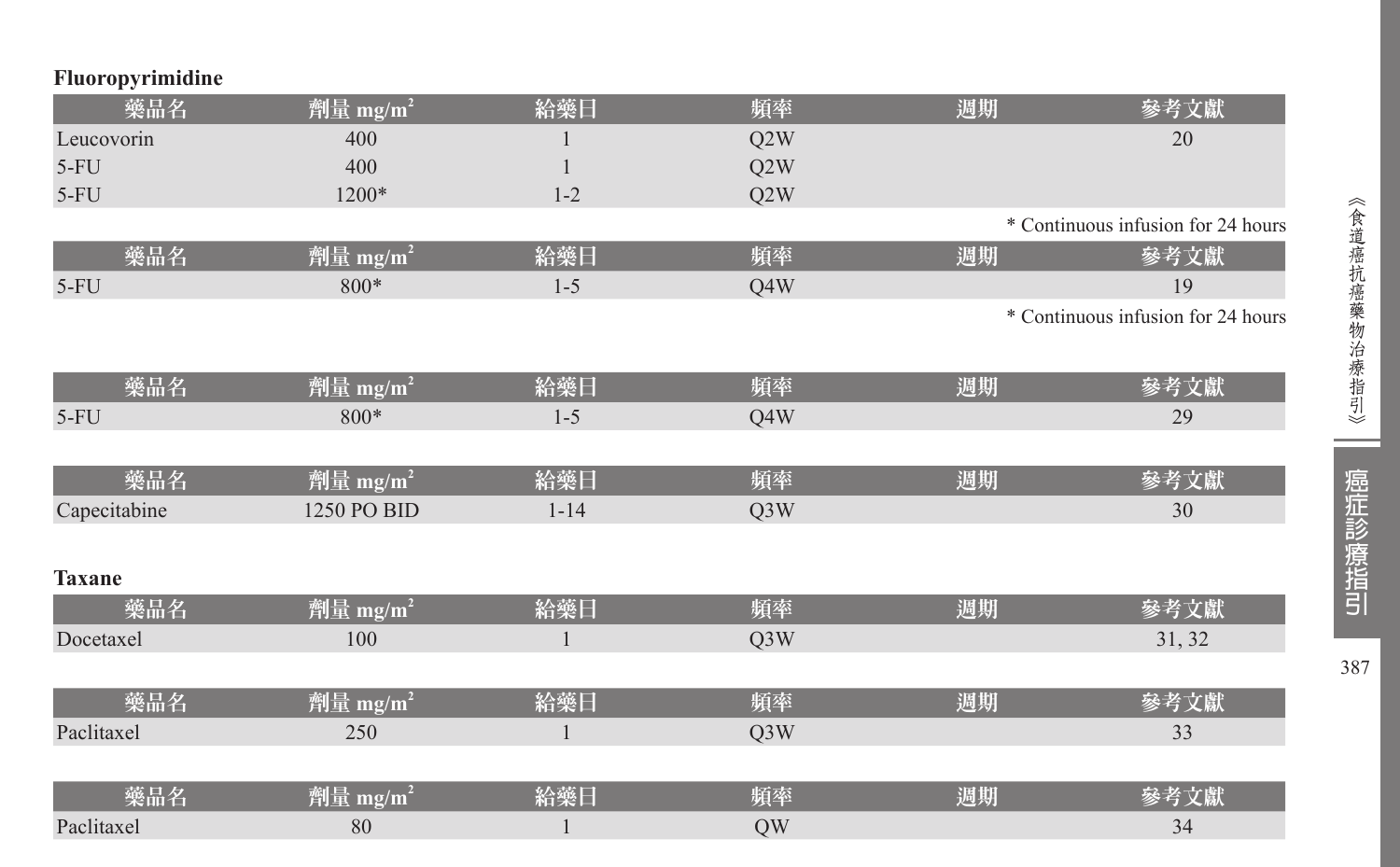

#### **Irinotecan + 5-FU (only for adenocarcinoma)**

| 藥品名        | 劑量 mg/m $^{\rm 2}$ | 給藥日 | 頃率  | 週期 | て聞 |
|------------|--------------------|-----|-----|----|----|
| Irinotecan | 180                |     | Q2W |    | 35 |
| Leucovorin | 400                |     | Q2W |    |    |
| $5-FU$     | 400                |     | Q2W |    |    |
| $5-FU$     | 1200*              | l-2 | O2W |    |    |

\* Continuous infusion for 24 hours

#### **Irinotecan + 5-FU (only for adenocarcinoma)**

| 藥品名        | 劑量 mg/m $^2$ | 給藥日 | 踊座 | 週期             |    |
|------------|--------------|-----|----|----------------|----|
| Irinotecan | 80           |     | ОW | $6 + 2$ (off)# | 50 |
| Leucovorin | 500          |     | OW | $6 + 2$ (off)# |    |
| $5-FU$     | 2000*        |     | OW | $6 + 2$ (off)# |    |

\* Continuous infusion for 24 hours #6 weeks treatment, followed by 2 weeks off

#### **ECF**

| 藥品名        | 劑量 mg/m <sup>2</sup> | 給藥日  | 頻率  | 週期 | 文獻 |
|------------|----------------------|------|-----|----|----|
| Epirubicin | 50                   |      | O3W |    | 39 |
| Cisplatin  | 60                   |      | O3W |    |    |
| $5-Fu$     | $200*$               | 1-21 | O3W |    |    |

\* Continuous infusion for 24 hours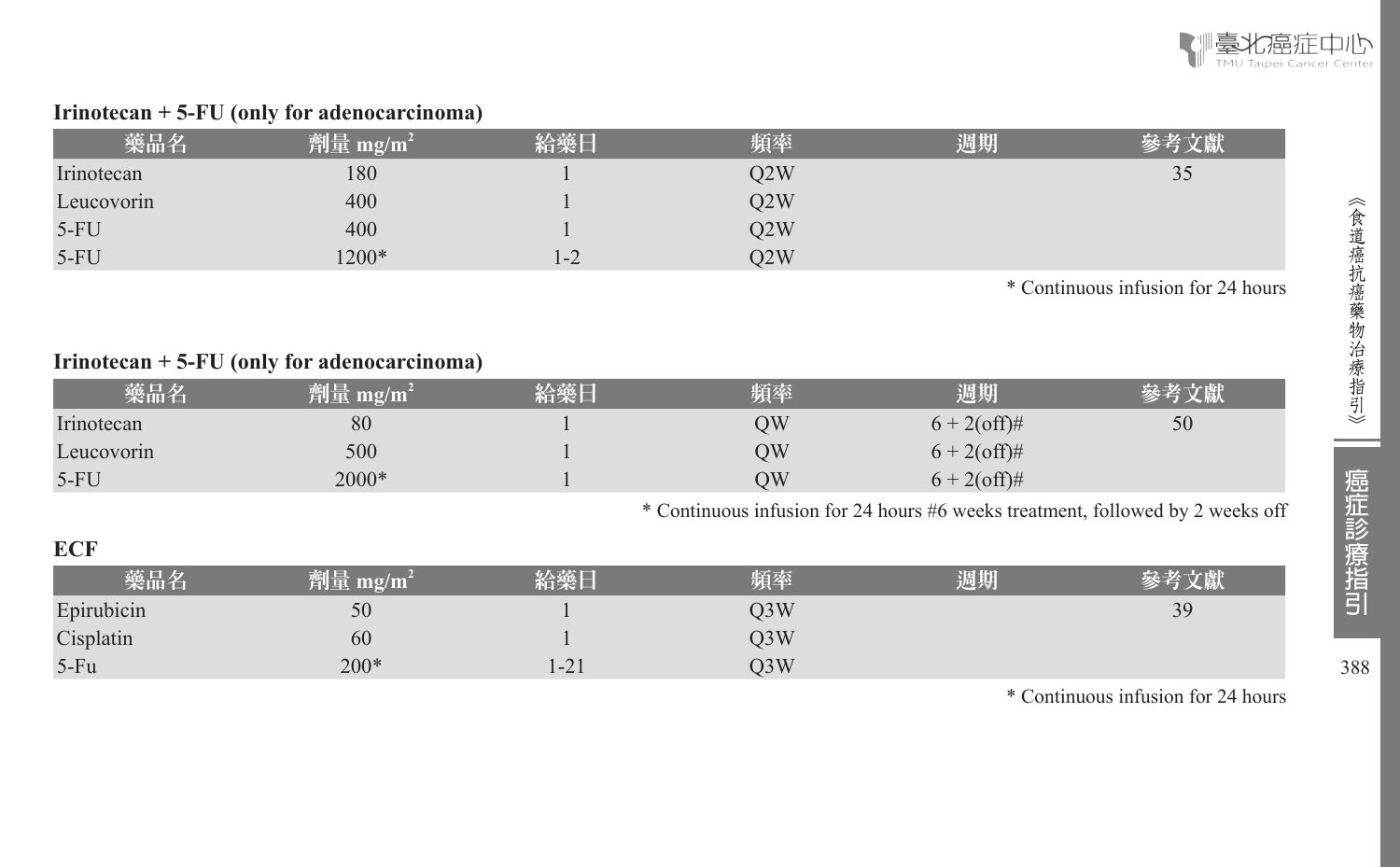| <b>ECF</b> modifications |                      |          |                  |    |                                    |
|--------------------------|----------------------|----------|------------------|----|------------------------------------|
| 藥品名                      | 劑量 mg/m <sup>2</sup> | 給藥日      | 頻率               | 週期 | 參考文獻                               |
| Epirubicin               | 50                   |          | Q3W              |    | 40, 41                             |
| Oxaliplatin              | 130                  |          | Q3W              |    |                                    |
| $5-Fu$                   | $200*$               | $1 - 21$ | Q3W              |    |                                    |
|                          |                      |          |                  |    | * Continuous infusion for 24 hours |
| 藥品名                      | 劑量 mg/m <sup>2</sup> | 給藥日      | 頻率               | 週期 | 參考文獻                               |
| Epirubicin               | 50                   |          | Q3W              |    | 40, 41                             |
| Cisplatin                | 60                   |          | Q <sub>3</sub> W |    |                                    |
| Capecitabine             | 625 PO BID           | $1 - 21$ | Q3W              |    |                                    |
|                          |                      |          |                  |    |                                    |
| 藥品名                      | 劑量 mg/m <sup>2</sup> | 給藥日      | 頻率               | 週期 | 參考文獻                               |
| Epirubicin               | 50                   |          | Q3W              |    | 39                                 |
| Oxaliplatin              | 130                  |          | Q3W              |    |                                    |
| Capecitabine             | 625 PO BID           | $1 - 21$ | Q3W              |    |                                    |
|                          |                      |          |                  |    |                                    |
| <b>DCF</b> modifications |                      |          |                  |    |                                    |
| 藥品名                      | 劑量 mg/m <sup>2</sup> | 給藥日      | 頻率               | 週期 | 參考文獻                               |
| Docetaxel                | 40                   |          | Q <sub>2</sub> W |    | 36                                 |
| Leucovorin               | 40                   |          | Q <sub>2</sub> W |    |                                    |
| $5-FU$                   | 400                  |          | Q2W              |    |                                    |
| $5-FU$                   | $1000*$              | $1 - 2$  | Q2W              |    |                                    |
| Cisplatin                | 40                   | 3        | Q2W              |    |                                    |

\* Continuous infusion for 24 hours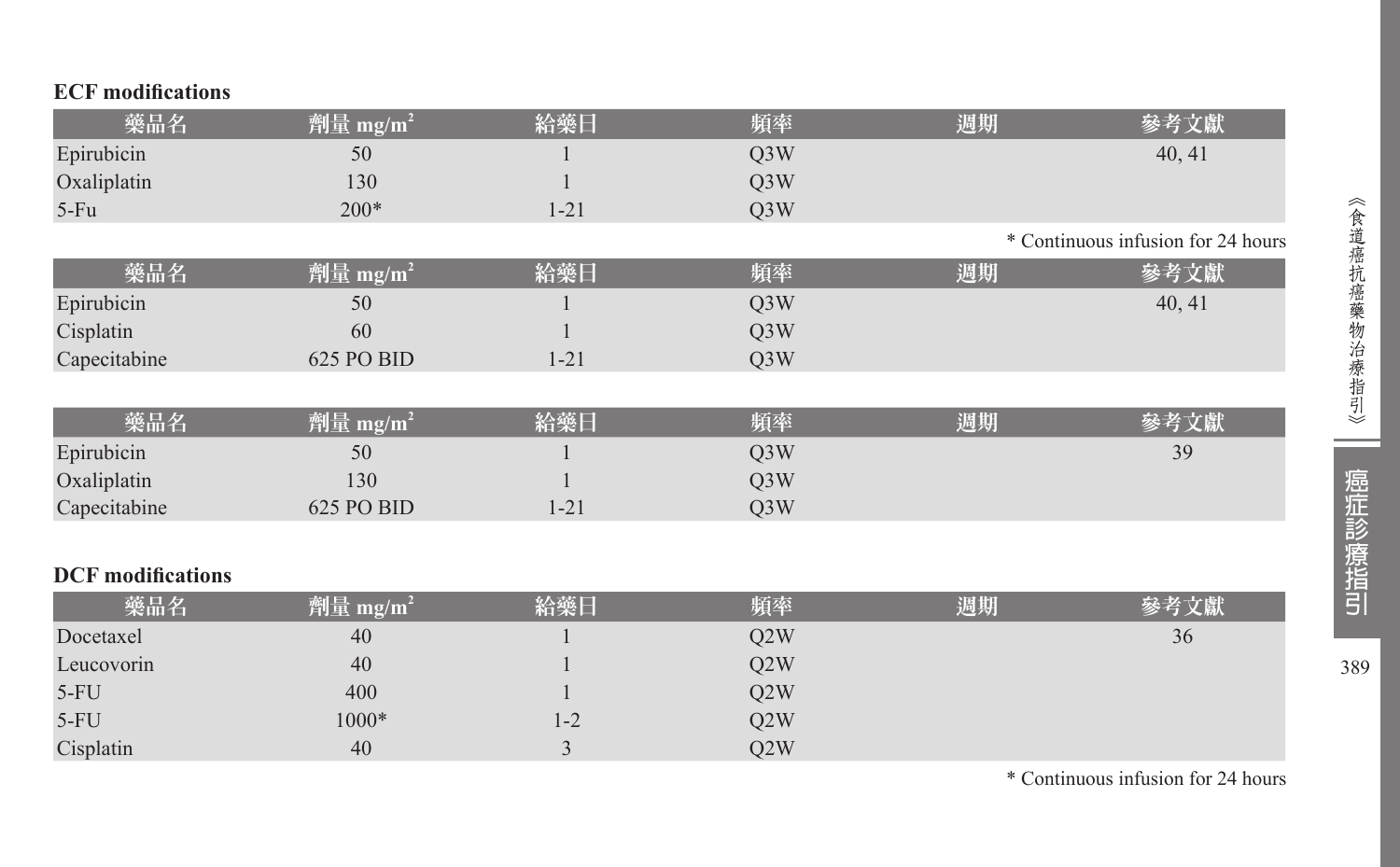

| 藥品名         | 劑量 mg/m′ | 給藥Ⅰ | 頻率  | 週期 | 乂縣                       |
|-------------|----------|-----|-----|----|--------------------------|
| Docetaxel   | 50       |     | O2W |    | $\overline{\phantom{0}}$ |
| Oxaliplatin | 85       |     | O2W |    |                          |
| $5-FU$      | $1200*$  |     | 02W |    |                          |
|             |          |     |     |    |                          |

\* Continuous infusion for 24 hours

| 藥品名         | 劑量 mg/m $^2$ | 給藥日           | 頻率  | 週期 | 參考文獻 |
|-------------|--------------|---------------|-----|----|------|
| Docetaxel   |              |               | O3W |    | 38   |
| Carboplatin | AUC 6        | ∸             | O3W |    |      |
| $5-FU$      | $1200*$      | $\sim$<br>1-4 | O3W |    |      |

\* Continuous infusion for 24 hours

#### **Irinotecan + 5-FU**

| 藥品名        | 劑量 mg/m $^2$ | 经继日               | 頻率  | 週期 | 參考文獻 |
|------------|--------------|-------------------|-----|----|------|
| Irinotecan | 180          |                   | O2W |    |      |
| Leucovorin | 400          |                   | O2W |    |      |
| $5-FU$     | 400          |                   | O2W |    |      |
| $5-FU$     | $1200*$      | $\sim$<br>$1 - 2$ | O2W |    |      |

\* Continuous infusion for 24 hours

| 樂品         | 剛量<br>mg/m | 給藥日 | 頻率 | 周期 |  |
|------------|------------|-----|----|----|--|
| Irinotecan | 80         |     | ОW |    |  |
| Leucovorin | 500        |     | ЭW |    |  |
| $5-FU$     | 2000*      |     | ЭW |    |  |

《食道癌抗癌藥物治療指引》 | 癌症 診療指引 | 90 癌症診療指引

390

《食道癌抗癌藥物治療指引》

\* Continuous infusion for 24 hours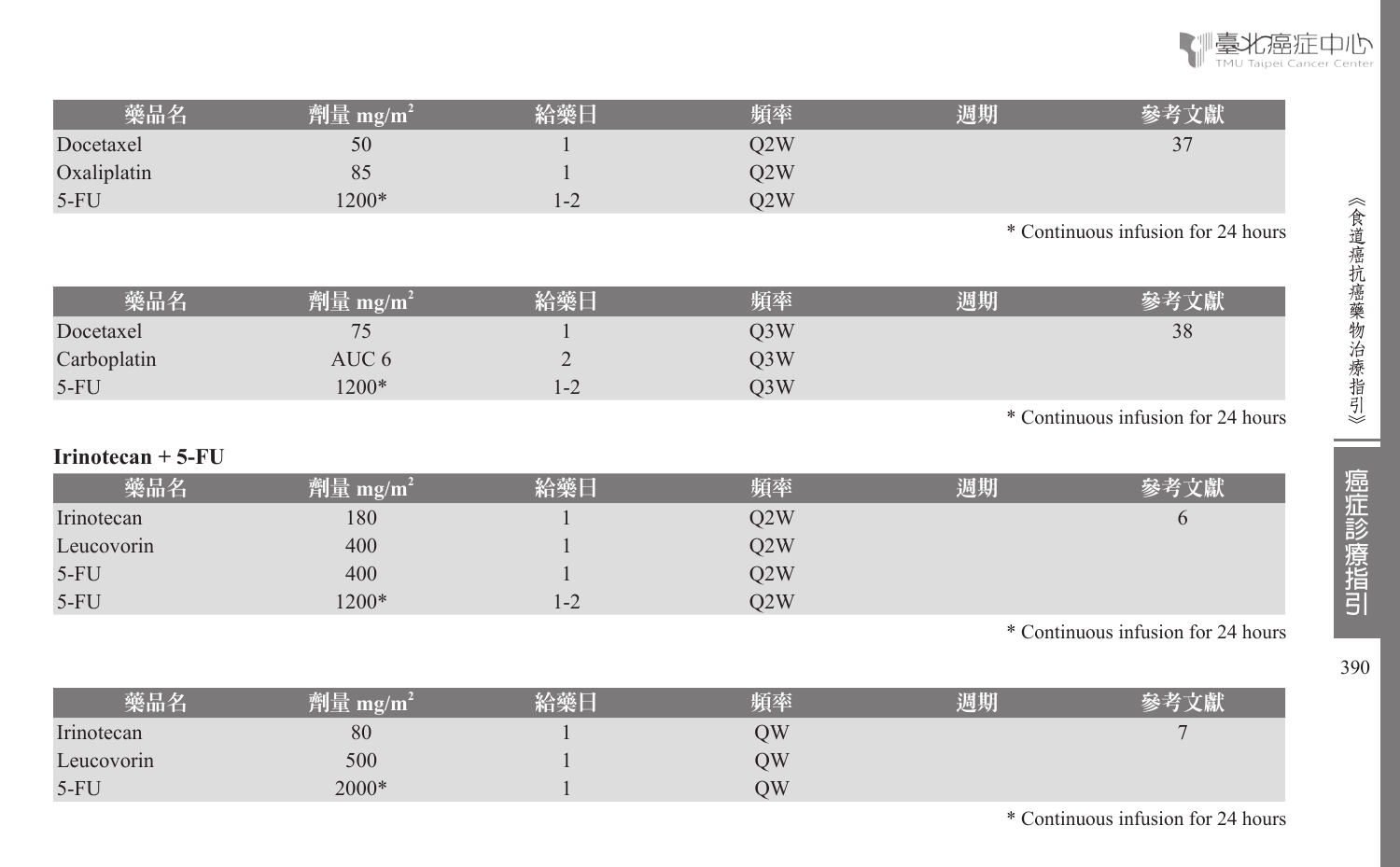#### **ECF modifications**

| 藥品名          | 劑量 mg/m <sup>2</sup> | 給藥日      | 頻率               | 週期 | 參考文獻 |
|--------------|----------------------|----------|------------------|----|------|
| Epirubicin   | 50                   |          | Q <sub>3</sub> W |    | w    |
| Cisplatin    | 60                   |          | Q3W              |    |      |
| Capecitabine | 625 PO BID           | $1 - 21$ | Q <sub>3</sub> W |    |      |
|              |                      |          |                  |    |      |
| 藥品名          | 劑量 mg/m <sup>2</sup> | 給藥日      | 頻率               | 週期 | 參考文獻 |
| Epirubicin   | 50                   |          | Q <sub>3</sub> W |    |      |
| Oxaliplatin  | 130                  |          | Q <sub>3</sub> W |    |      |
| Capecitabine | 625 PO BID           | 1-21     | Q <sub>3</sub> W |    |      |

# **SECOND-LINE THERAPY PREFERRED REGIMENS**

#### **Taxane**

| 藥品名        | 劑量 mg/m <sup>2</sup> | 給藥日          | 頻率               | 週期 | 參考文獻   |
|------------|----------------------|--------------|------------------|----|--------|
| Docetaxel  | 75-100               |              | Q <sub>3</sub> W |    | 21, 22 |
|            |                      |              |                  |    |        |
| 藥品名        | 劑量 mg/m <sup>2</sup> | 給藥日          | 頻率               | 週期 | 參考文獻   |
| Paclitaxel | 135-250              |              | Q <sub>3</sub> W |    | 23     |
|            |                      |              |                  |    |        |
| 藥品名        | 劑量 mg/m <sup>2</sup> | 給藥日          | 頻率               | 週期 | 參考文獻   |
| Paclitaxel | 80                   | 1, 8, 15, 22 | Q4W              |    | 24     |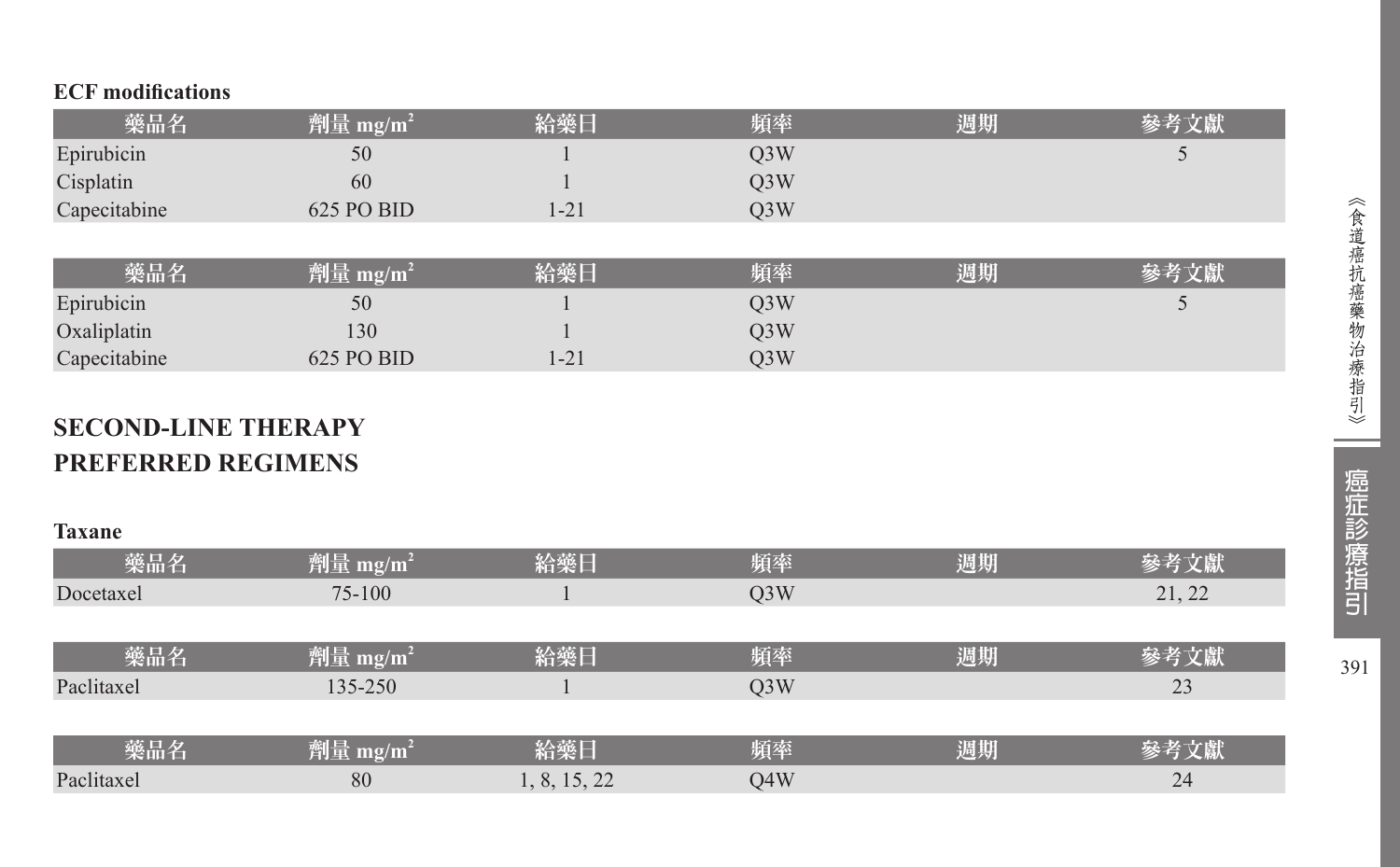

| 藥品名               | 劑量 mg/m <sup>2</sup>                                    | 給藥日      | 頻率               | 週期 | 參考文獻                               |
|-------------------|---------------------------------------------------------|----------|------------------|----|------------------------------------|
| Paclitaxel        | 80                                                      | 1, 8, 15 | O4W              |    | 25                                 |
|                   |                                                         |          |                  |    |                                    |
| <b>Irinotecan</b> |                                                         |          |                  |    |                                    |
| 藥品名               | 劑量 mg/m <sup>2</sup>                                    | 給藥日      | 頻率               | 週期 | 參考文獻                               |
| Irinotecan        | 250-350                                                 |          | O <sub>3</sub> W |    | 27                                 |
|                   |                                                         |          |                  |    |                                    |
| 藥品名               | 劑量 mg/m <sup>2</sup>                                    | 給藥日      | 頻率               | 週期 | 參考文獻                               |
| Irinotecan        | 150-180                                                 |          | Q2W              |    | 25, 26                             |
|                   | Irinotecan + Fluoropyrimidine (only for adenocarcinoma) |          |                  |    |                                    |
| 藥品名               | 劑量 mg/m <sup>2</sup>                                    | 給藥日      | 頻率               | 週期 | 參考文獻                               |
| Irinotecan        | 180                                                     |          | Q2W              |    | 26                                 |
| Leucovorin        | 400                                                     |          | Q2W              |    |                                    |
| $5-FU$            | 400                                                     |          | Q2W              |    |                                    |
| $5-FU$            | 1200*                                                   | $1 - 2$  | Q2W              |    |                                    |
|                   |                                                         |          |                  |    | * Continuous infusion for 24 hours |

《食道癌抗癌藥物治療指引》

## **OTHER REGIMENS**

**Irinotecan + Cisplatin** 

| 樂品名        | [1] 量 【<br>mg/m |                          | 頊率  | 週期 |                                          |
|------------|-----------------|--------------------------|-----|----|------------------------------------------|
| Irinotecan | 62              | $\overline{\phantom{a}}$ | Q3W |    | 2 <sub>q</sub><br>$\sqrt{2}$<br>1/2, 4/2 |
| Cisplatin  | $25 - 30$       |                          | )3W |    |                                          |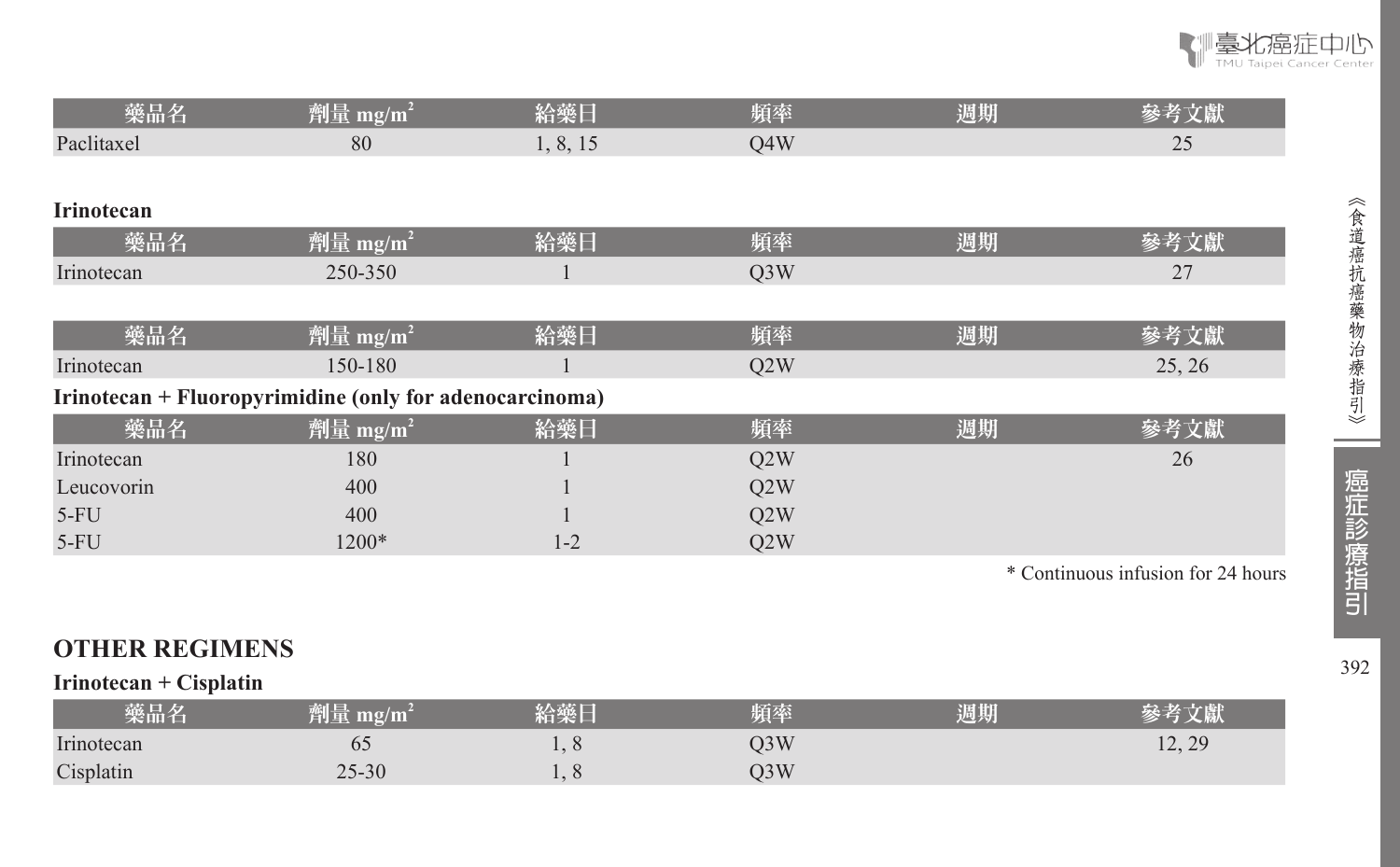| 藥品名           | भा∎≟<br>mg/m<br>判正 | AN F<br>给继<br>ロボー | 自然  | 週期 |                |
|---------------|--------------------|-------------------|-----|----|----------------|
| Pembrolizumab | $200$ mg           |                   | )3W |    | $\gamma$<br>3U |

# 參考文獻

- 1. Van Hagen P, Hulshof MC, van Lanschot, J.J, et al. Preoperative Chemoradiotherapy for Esophageal or Junctional Cancer. N Engl J Med 2012;366:2074-2084.
- 2. Conroy T, Galais MP, Raoul JL, et al. Definitive chemoradiotherapy with FOLFOX versus fluorouracil and cisplatin in patients with oesophageal cancer (PRODIGE5/ ACCORD17): final results of a randomised, phase 2/3 trial. Lancet Oncol 2014;15:305-314.
- 3. Khushalani NI, Leichman CG, Proulx G, et al. Oxaliplatin in combination with protracted-infusion fluorouracil and radiation: report of a clinical trial for patients with esophageal cancer. J Clin Oncol 2002;20:2844-2850.
- 4. Tepper J, Krasna MJ, Niedzwiecki D, et al. Phase III trial of trimodality therapy with cisplatin, fluorouracil, radiotherapy,and surgery compared with surgery alone for esophagealcancer: CALGB 9781. J Clin Oncol 2008;26:1086- 1092.
- 5. Bedenne L, Michel P, Bouche O, et al. Chemoradiation followed by surgery compared with chemoradiation alone in squamous cancer of the esophagus: FFCD 9102. J Clin Oncol 2007; 25:1160-1168.
- 6. Sharma R, Yang GY, Nava HR, et al. A single institution experience with neoadjuvant chemoradiation (CRT) with irinotecan (I) and cisplatin (C) in locally advanced esophageal carcinoma (LAEC) [abstract]. J Clin Oncol 2009;27 (Suppl 15):Abstract e15619.
- 7. Ajani JA, Winter K, Okawara GS, et al. Phase II trial of preoperative chemoradiation in patients with localized gastric adenocarcinoma (RTOG 9904): quality of combined modality therapy and pathologic response. J Clin Oncol 2006;24:3953-3958.
- 8. Al-Batran SE, Hofheinz RD, Pauligk C, et al. Histopathological regression after neoadjuvant docetaxel, oxaliplatin, fluorouracil, and leucovorin versus epirubicin, cisplatin, and fluorouracil or capecitabine in patients with resectable

癌症診療指引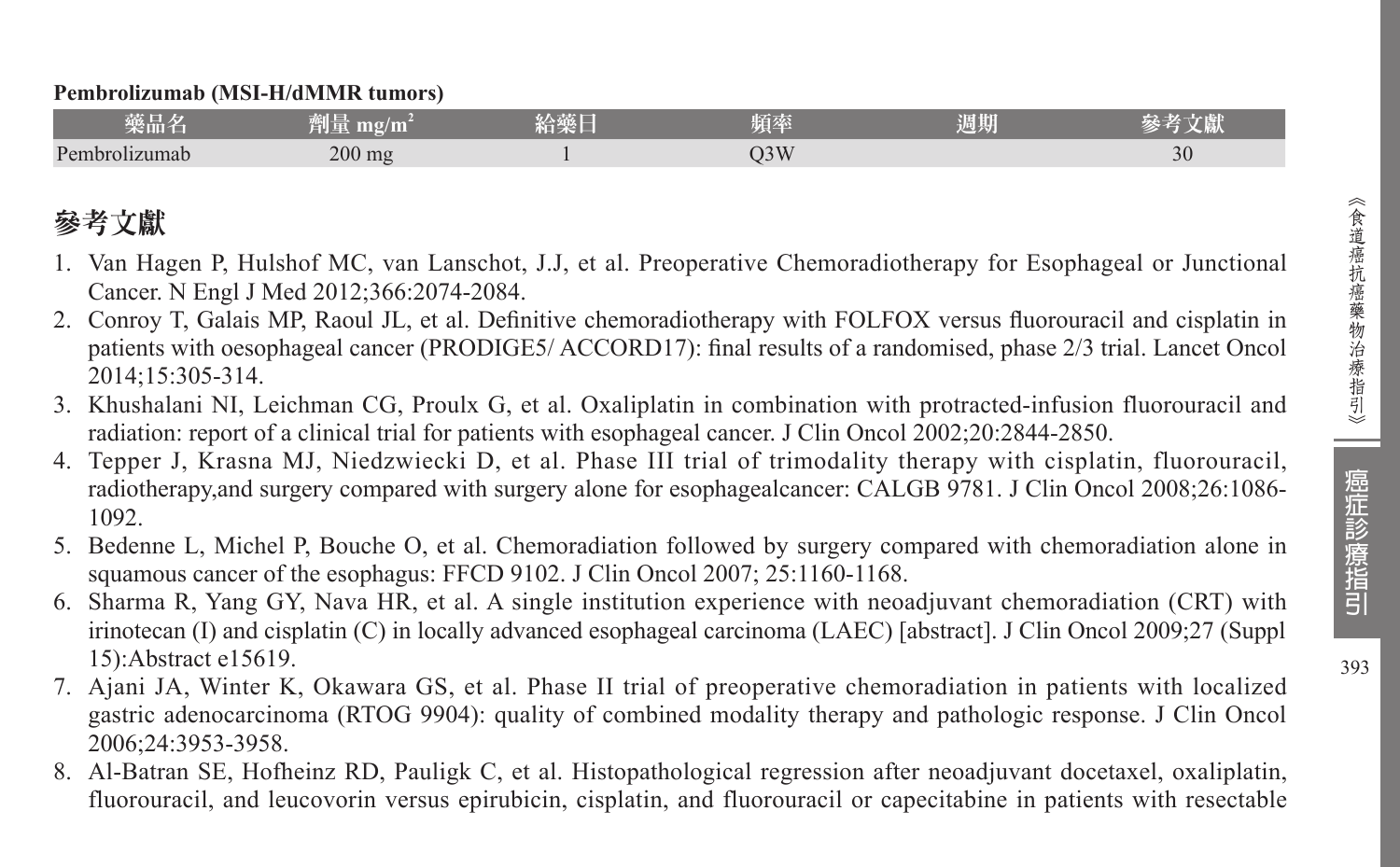gastric or gastro-oesophageal junction adenocarcinoma (FLOT4-AIO): results from the phase 2 part of a multicentre, open-label, randomised phase 2/3 trial. Lancet Oncol 2016;17:1697-1708.

- 9. Ychou M, Boige V, Pignon J-P, et al. Perioperative chemotherapy compared with surgery alone for resectable gastroesophageal adenocarcinoma: an FNCLCC and FFCD multicenter phase III trial. J Clin Oncol 2011;29:1715-1721.
- 10. Alderson D, Langley RE, Nankivell MG, et al. Neoadjuvant chemotherapy for resectable oesophageal and junctional adenocarcinoma: Results from the UK Medical Research Council randomised OEO5 trial (ISRCTN 01852072) [abstract]. J Clin Oncol 2015;33 (15\_suppl):Abstract 4002.
- 11. Minsky BD, Pajak TF, Ginsberg RJ, et al. INT 0123 (Radiation Therapy Oncology Group 94-05) phase III trial of combined-modality therapy for esophageal cancer: highdose versus standard-dose radiation therapy. J Clin Oncol 2002;20:1167-1174.
- 12. Urba SG, Orringer MB, Ianettonni M, et al. Concurrent cisplatin, paclitaxel, and radiotherapy as preoperative treatment for patients with locoregional esophagealcarcinoma. Cancer 003;98:2177-2183.
- 13. Li QQ, Liu MZ, Hu YH, et al. Definitive concomitant chemoradiotherapy with docetaxel and cisplatin in squamous esophageal carcinoma. Dis Esophagus 2010;23:253-259.
- 14. Day FL, Leong T, Ngan S, et al. Phase I trial of docetaxel, cisplatin and concurrent radical radiotherapy in locally advanced oesophageal cancer. Br J Cancer 2011;104:265-271.
- 15. Smalley SR, Benedetti JK, Haller DG, et al. Updated analysis of SWOG-directed intergroup study 0116: a phase III trial of adjuvant radiochemotherapy versus observation after curative gastric cancer resection. J Clin Oncol 2012;30:2327- 2333
- 16. Noh SH, Park SR, Yang HK, et al. Adjuvant capecitabine plus oxaliplatin for gastric cancer after D2 gastrectomy (CLASSIC): 5-year follow-up of an open-label, randomized phase 3 trial. Lancet Oncol 2014; 15:1389-1396.
- 17.Bang YJ, Van Cutsem E, Feyereislova A, et al. Trastuzumab in combination with chemotherapy versus chemotherapy alone for treatment of HER2-positive advanced gastric or gastro-oesophageal junction cancer (ToGA): a phase 3, openlabel, randomised controlled trial. Lancet 2010;376:687-697.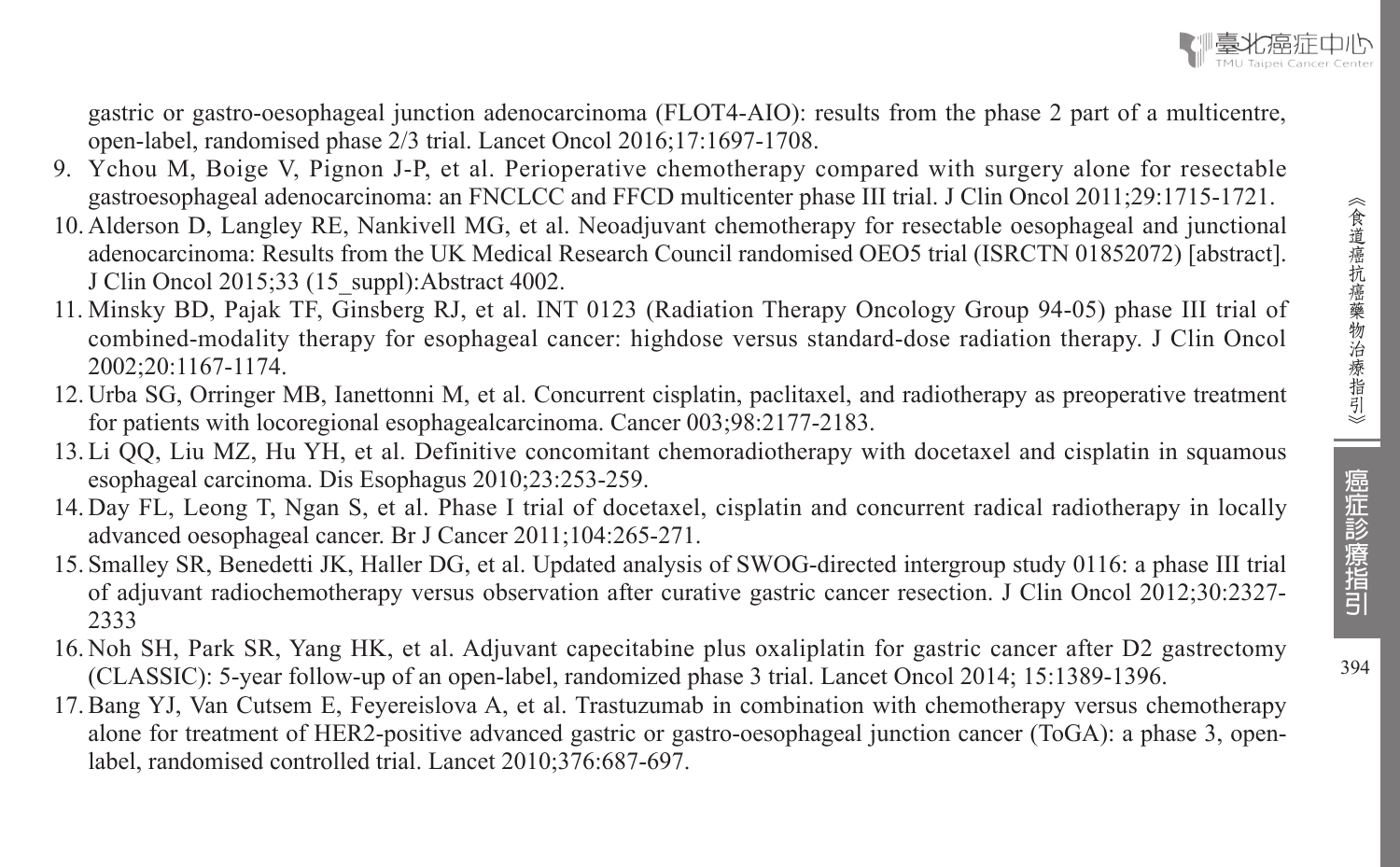- 18. Lorenzen S, Schuster T, Porschen R, et al. Cetuximab plus cisplatin-5-fluorouracil versus cisplatin-5-fluorouracil alone in first-line metastatic squamous cell carcinoma of the esophagus: a randomized phase II study of the Arbeitsgemeinschaft Internistische Onkologie. Ann Oncol 2009;20:1667-1673.
- 19. Al-Batran S-E, Hartmann JT, Probst S, et al. Phase III trial in metastatic gastroesophageal adenocarcinoma with fluorouracil, leucovorin plus either oxaliplatin or cisplatin: a study of the Arbeitsgemeinschaft Internistische Onkologie. J Clin Oncol 2008;26:1435-1442.
- 20.Bouche O, Raoul JL, Bonnetain F, et al. Randomized multicenter phase II trial of a biweekly regimen of fluorouracil and leucovorin (LV5FU2), LV5FU2 plus cisplatin, or LV5FU2 plus irinotecan in patients with previously untreated metastatic gastric cancer: a Federation Francophone de Cancerologie Digestive Group Study--FFCD 9803. J Clin Oncol 2004;22:4319-4328.
- 21. Kang YK, Kang WK, Shin DB, et al. Capecitabine/cisplatin versus 5-fluorouracil/cisplatin as first-line therapy in patients with advanced gastric cancer: a randomised phase III noninferiority trial. Ann Oncol 2009;20:666-673.
- 22. Enzinger PC, Burtness B, Hollis D, et al. CALGB 80403/ECOG 1206: A randomized phase II study of three standard chemotherapy regimens (ECF, IC, FOLFOX) plus cetuximab in metastatic esophageal and GE junction cancer [abstract]. J Clin Oncol 2010;28 (Suppl 15):Abstract 4006.
- 23. Kim GM, Jeung HC, Rha SY, et al. A randomized phase II trial of S-1-oxaliplatin versus capecitabine-oxaliplatin in advanced gastric cancer. Eur J Cancer 2012;48:518-526.
- 24.Ilson DH, Forastiere A, Arquette M, et al. A phase II trial of paclitaxel and cisplatin in patients with advanced carcinoma of the esophagus. Cancer J 2000;6:316-323.
- 25. Petrasch S, Welt A, Reinacher A, et al. Chemotherapy with cisplatin and paclitaxel in patients with locally advanced, recurrent or metastatic oesophageal cancer. Br J Cancer 1998;78:511-514.
- 26. Gadgeel SM, Shields AF, Heilbrun LK, et al. Phase II study of paclitaxel and carboplatin in patients with advanced gastric cancer. Am J Clin Oncol 2003;26:37-41.
- 27. Ajani JA, Fodor MB, Tjulandin SA, et al. Phase II multi-institutional randomized trial of docetaxel plus cisplatin with or without fluorouracil in patients with untreated, advanced gastric, or gastroesophageal adenocarcinoma. J Clin Oncol 2005;23:5660-5667.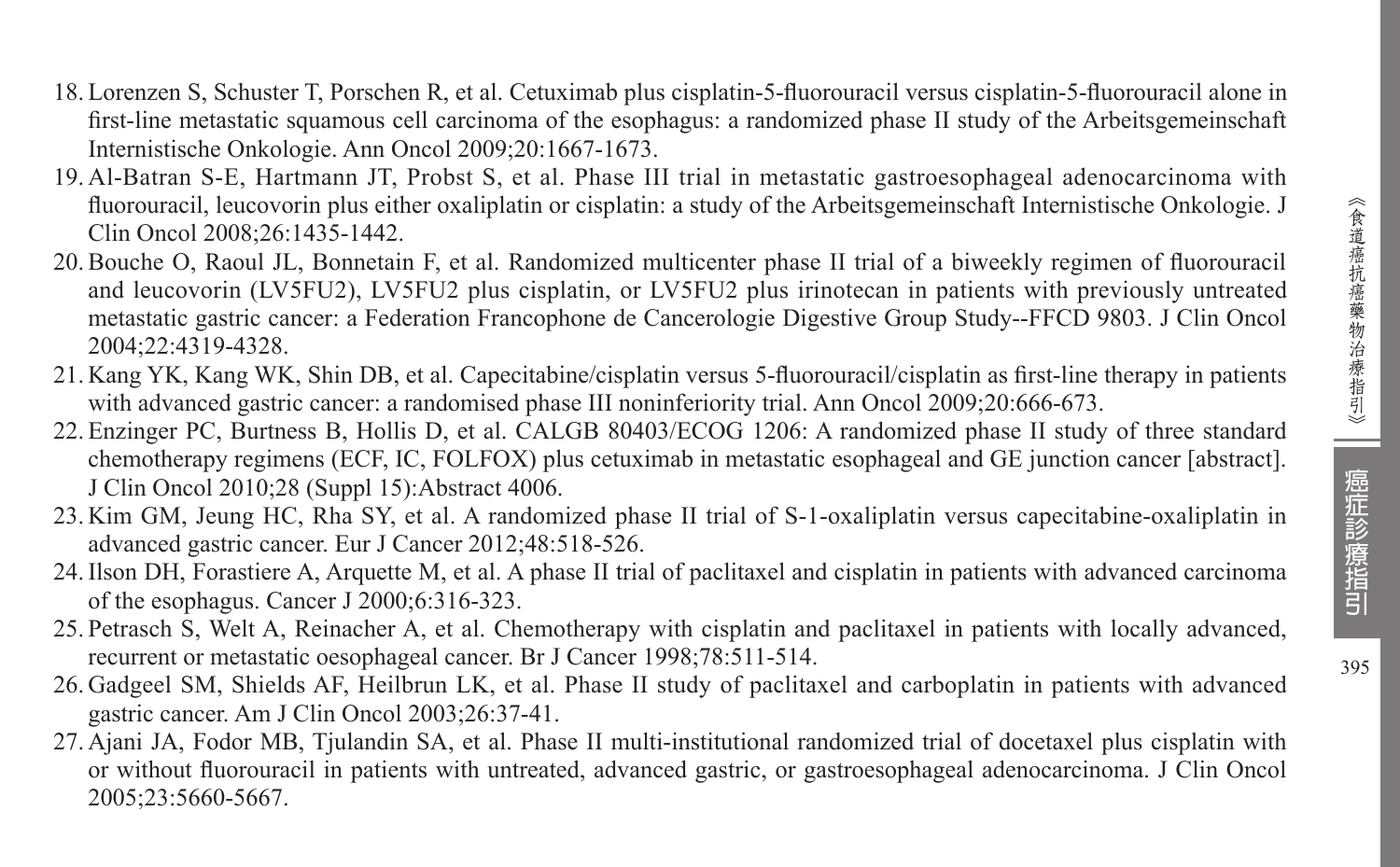- 28. Kim JY, Do YR, Park KU, et al. A multi-center phase II study of docetaxel plus cisplatin as first-line therapy in patients with metastatic squamous cell esophageal cancer. Cancer Chemother Pharmacol 2010;66:31-36.
- 29. Ohtsu A, Shimada Y, Shirao K, et al. Randomized phase III trial of fluorouracil alone versus fluorouracil plus cisplatin versus uracil and tegafur plus mitomycin in patients with unresectable, advanced gastric cancer: The Japan Clinical Oncology Group Study (JCOG9205). J Clin Oncol 2003;21:54-59.
- 30. Hong YS, Song SY, Lee SI, et al. A phase II trial of capecitabine in previously untreated patients with advanced and/or metastatic gastric cancer. Ann Oncol 2004;15:1344-1347.
- 31. Albertsson M, Johansson B, Friesland S, et al. Phase II studies on docetaxel alone every third week, or weekly in combination with gemcitabine in patients with primary locally advanced, metastatic, or recurrent esophageal cancer. Med Oncol 2007;24:407-412.
- 32. Ford HE, Marshall A, Bridgewater JA, et al. Docetaxel versus active symptom control for refractory oesophagogastric adenocarcinoma (COUGAR-02): an open-label, phase 3 randomised controlled trial. Lancet Oncol 2014;15:78-86.
- 33. Ajani JA, Ilson DH, Daugherty K, et al. Activity of taxol in patients with squamous cell carcinoma and adenocarcinoma of the esophagus. J Natl Cancer Inst 1994;86:1086-1091.
- 34.Ilson DH, Wadleigh RG, Leichman LP, Kelsen DP. Paclitaxel given by a weekly 1-h infusion in advanced esophageal cancer. Ann Oncol 2007;18:898-902.
- 35. Guimbaud R, Louvet C, Ries P, et al. Prospective, randomized, multicenter, phase III study of fluorouracil, leucovorin, and irinotecan versus epirubicin, cisplatin, and capecitabine in advanced gastric adenocarcinoma: A French Intergroup (Fédération Francophone de Cancérologie Digestive, Fédération Nationale des Centres de Lutte Contre le Cancer, and Groupe Coopérateur Multidisciplinaire en ncologie) Study. J Clin Oncol 2014;32:3520-3526.
- 36. Shah MA, Janjigian YY, Stoller R, et al. Randomized multicenter phase II study of modified docetaxel, cisplatin, and fluorouracil (DCF) versus DCF plus growth factor support in patients with metastatic gastric adenocarcinoma: a study of the US Gastric Cancer Consortium. J Clin Oncol 2015;33:3874-3879.
- 37. Shankaran V, Mulcahy MF, Hochster HS, et al. Docetaxel, oxaliplatin, and 5-fluorouracil for the treatment of metastatic

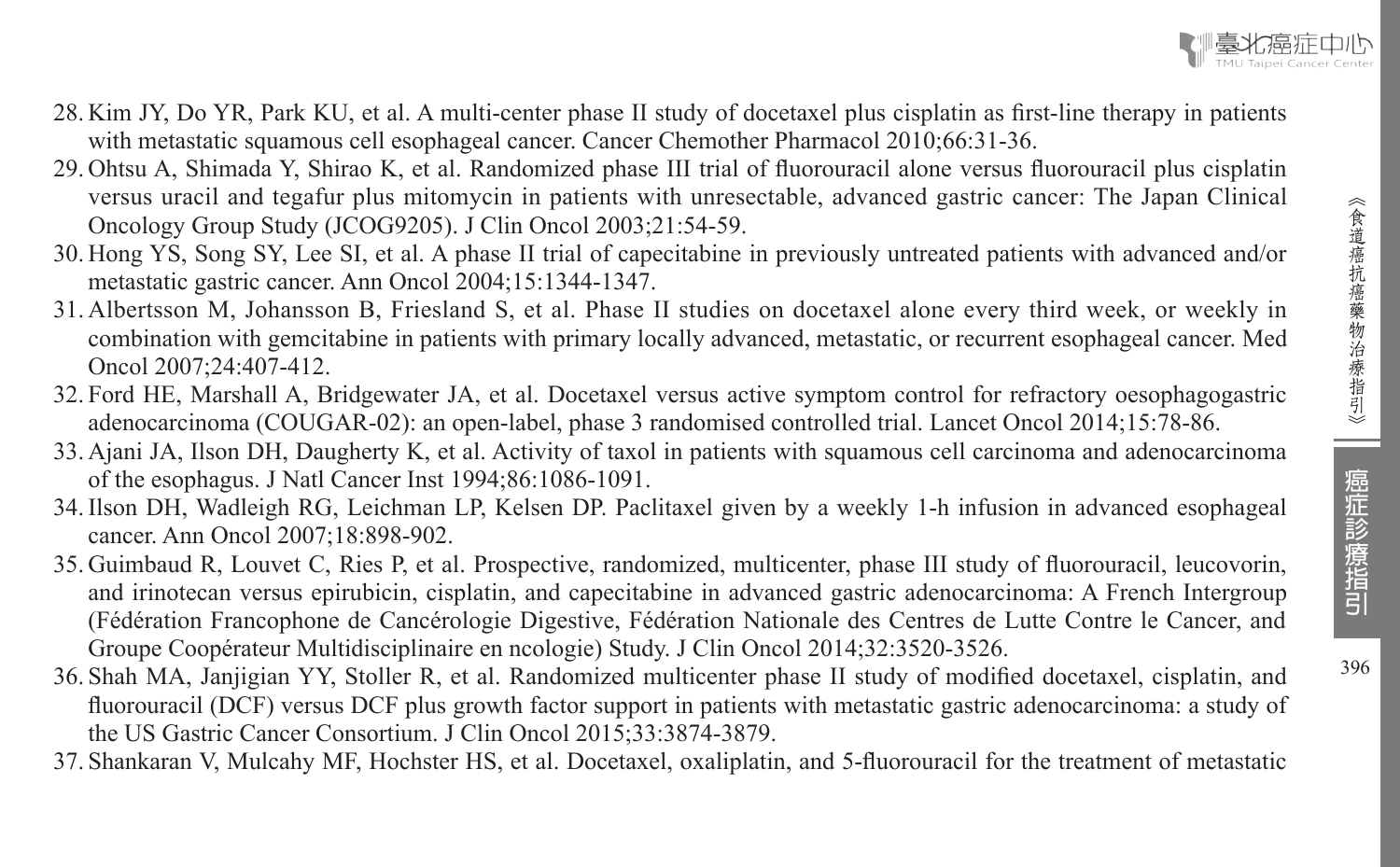397

or unresectable gastric or gastroesophageal junction (GEJ) adenocarcinomas: Preliminary results of a phase II study. Gastrointestinal Cancers Symposium 2009:Abstract 47.

- 38. Elkerm YM, Elsaid A, AL-Batran S, Pauligk C. Final results of a phase II trial of docetaxel-carboplatin-FU in locally advanced gastric carcinoma [abstract]. Presented at the Gastrointestinal Cancers Symposium 2008. Abstract 38.
- 39.Ross P, Nicolson M, Cunningham D, et al. Prospective randomized trial comparing mitomycin, cisplatin, and protracted venous-infusion fluorouracil (PVI 5-FU) with epirubicin, cisplatin, and PVI 5-FU in advanced esophagogastric cancer. J Clin Oncol 2002;20:1996-2004.
- 40. Sumpter K, Harper-Wynne C, Cunningham D, et al. Report of two protocol planned interim analyses in a randomised multicentre phase III study comparing capecitabine with fluorouracil and oxaliplatin with cisplatin in patients with advanced oesophagogastric cancer receiving ECF. Br J Cancer 2005;92:1976-1983.
- 41.Cunningham D, Starling N, Rao S, et al. Capecitabine and oxaliplatin for advanced esophagogastric cancer. N Engl J Med 2008:358:36-46.
- 42. NCCN. [ESOPH-F 7 of 12] esophageal and esophagogastric junction cancers: version 2, 2018.
- 43. Le DT, Durham JN, Smith KN, et al. Mismatch repair deficiency predicts response of solid tumors to PD-1 blockade. Science2017:357:409-413.
- 44.Javle MM, Yang G, Nwogu CE, et al. Capecitabine, oxaliplatin and radiotherapy: a phase IB neoadjuvant study for esophageal cancer with gene expression analysis. Cancer Invest 2009;27:193-200.
- 45. Lee SS, Kim SB, Park SI, et al. Capecitabine and cisplatin chemotherapy (XP) alone or sequentially combined chemoradiotherapy containing XP regimen in patients with three different settings of stage IV esophageal cancer. Jpn J Clin Oncol 2007;37:829-835.
- 46. Macdonald JS, Smalley SR, Benedetti J, et al. Chemoradiotherapy after surgery compared with surgery alone for adenocarcinoma of the stomach or gastroesophageal junction. N Engl J Med 2001;345:725-730.
- 47.Jansen EP, Boot H, Saunders MP, et al. A phase I-II study of postoperative capecitabine-based chemoradiotherapy in gastric cancer. Int J Radiat Oncol Biol Phys 2007;69:1424-1428.
- 48. Leong T, Joon DL, Willis D, et al. Adjuvant chemoradiation for gastric cancer using epirubicin, cisplatin, and 5-fluorouracil before and after three-dimensional conformal radiotherapy with concurrent infusional 5-fluorouracil: a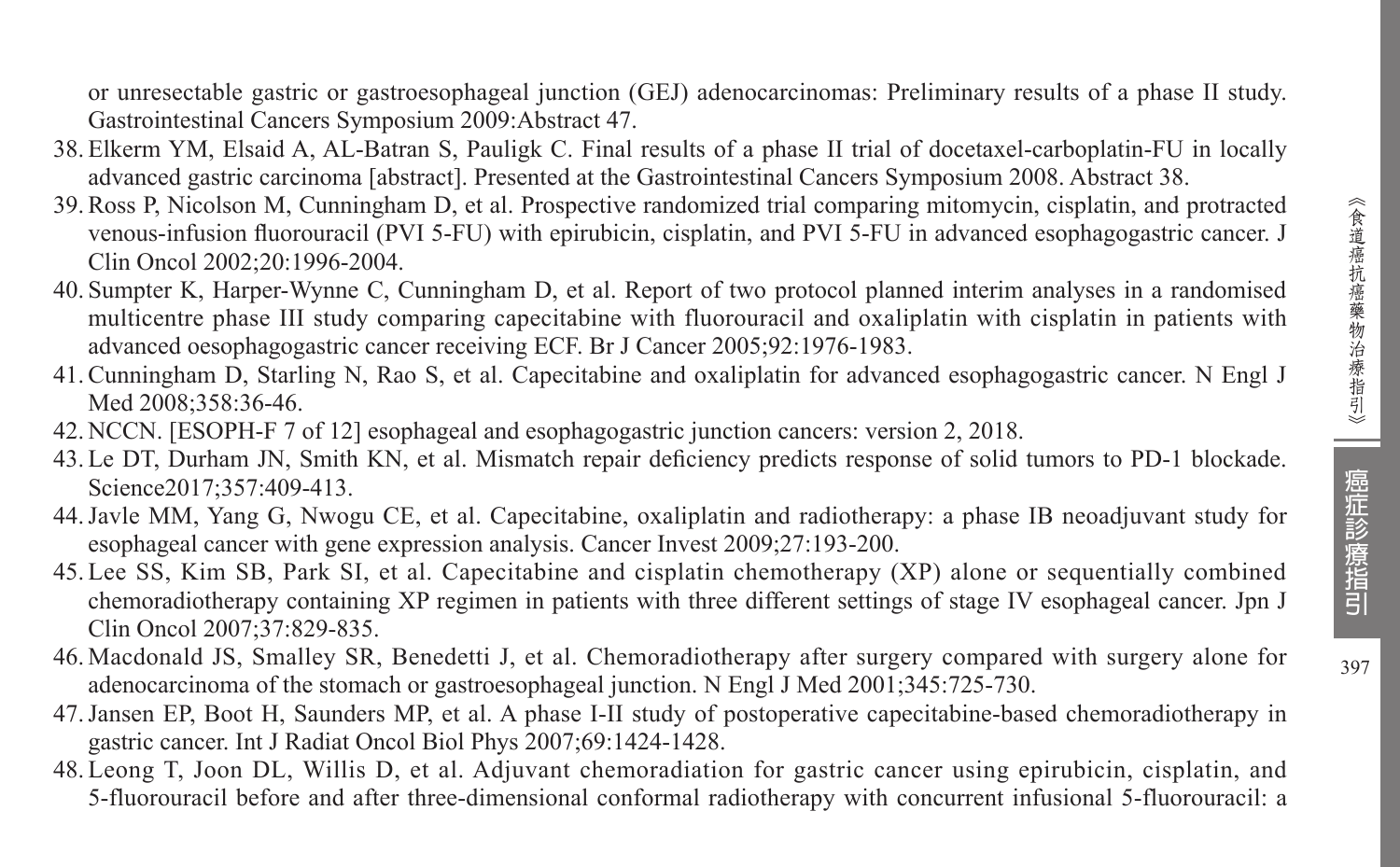

multicenter study of the trans-tasman radiation oncology group. Int J Radiat Oncol Biol Phys 2011;79:690-695.

- 49. Lee HS, Choi Y, Hur WJ, et al. Pilot study of postoperative adjuvant chemoradiation for advanced gastric cancer: adjuvant 5-FU/cisplatin and chemoradiation with capecitabine. World J Gastroenterol 2006;12:603-607.
- 50.Wolff K, Wein A, Reulbach U, et al. Weekly high-dose 5-fluorouracil as a 24-h infusion and sodium folinic acid (AIO regimen) plus irinotecan in patients with locally advanced nonresectable and metastatic adenocarcinoma or squamous cell carcinoma of the oesophagus: a phase II trial. Anticancer Drugs 2009;20:165-173.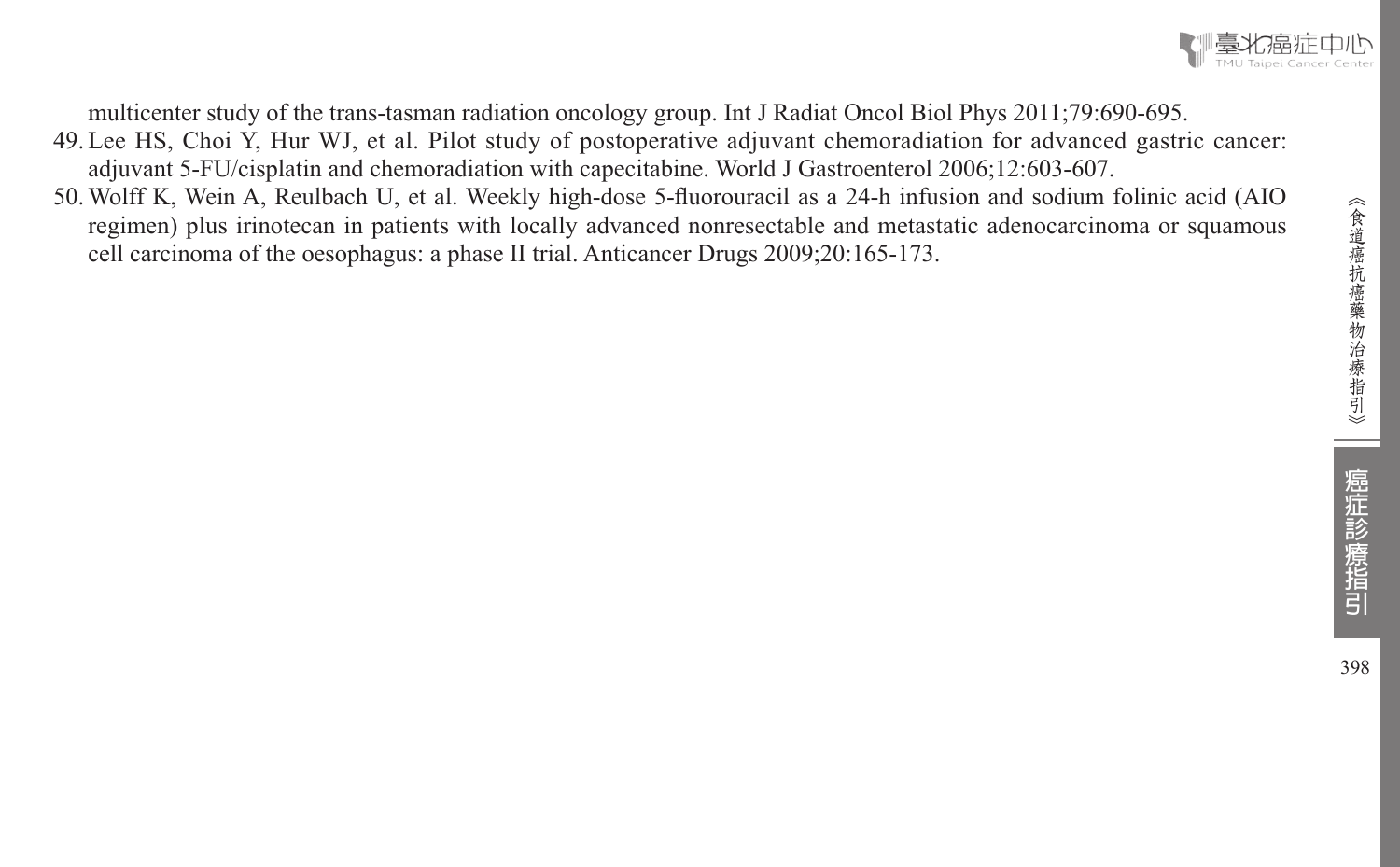# 《 食道癌放射治療共識 》

### 一、治療範圍

- 1. 食道腫瘤或腫瘤原發部位
- 2. 淋巴轉移病灶
- 3. 高風險淋巴轉移範圍

## 二、治療劑量 **/** 次數

- ▲輔助性放射治療 ( 手術後 )
	- 1. 總劑量
		- (a) 殘餘腫瘤 / 腫瘤原發部位:50Gy(50~50.4Gy) \*
		- (b) 高風險範圍:48Gy(45~50.4Gy)
		- (c) 照射次數:27 次 (25~30 次 )
- ▲根治性放射治療 ( 無手術 )
	- 1. 總劑量
		- (a) 腫瘤: 50Gy(50~50.4Gy)  $*$
		- (b) 高風險範圍:48Gy(45~50.4Gy)
		- (c) 照射次數:27 次 (25~30 次 )

\* 上段食道癌可考慮增加劑量至 60~66 Gy;中下段食道癌可考慮增加劑量至 60 Gy 。

- ▲前導性放射治療 ( 手術前 )
- 1. 總劑量
	- (a) 腫瘤:  $48Gy(45~50.4Gy)$
	- (b) 高風險範圍:48Gy(45~50.4Gy)
	- (c) 照射次數:27 次 (25~30 次 )

或是